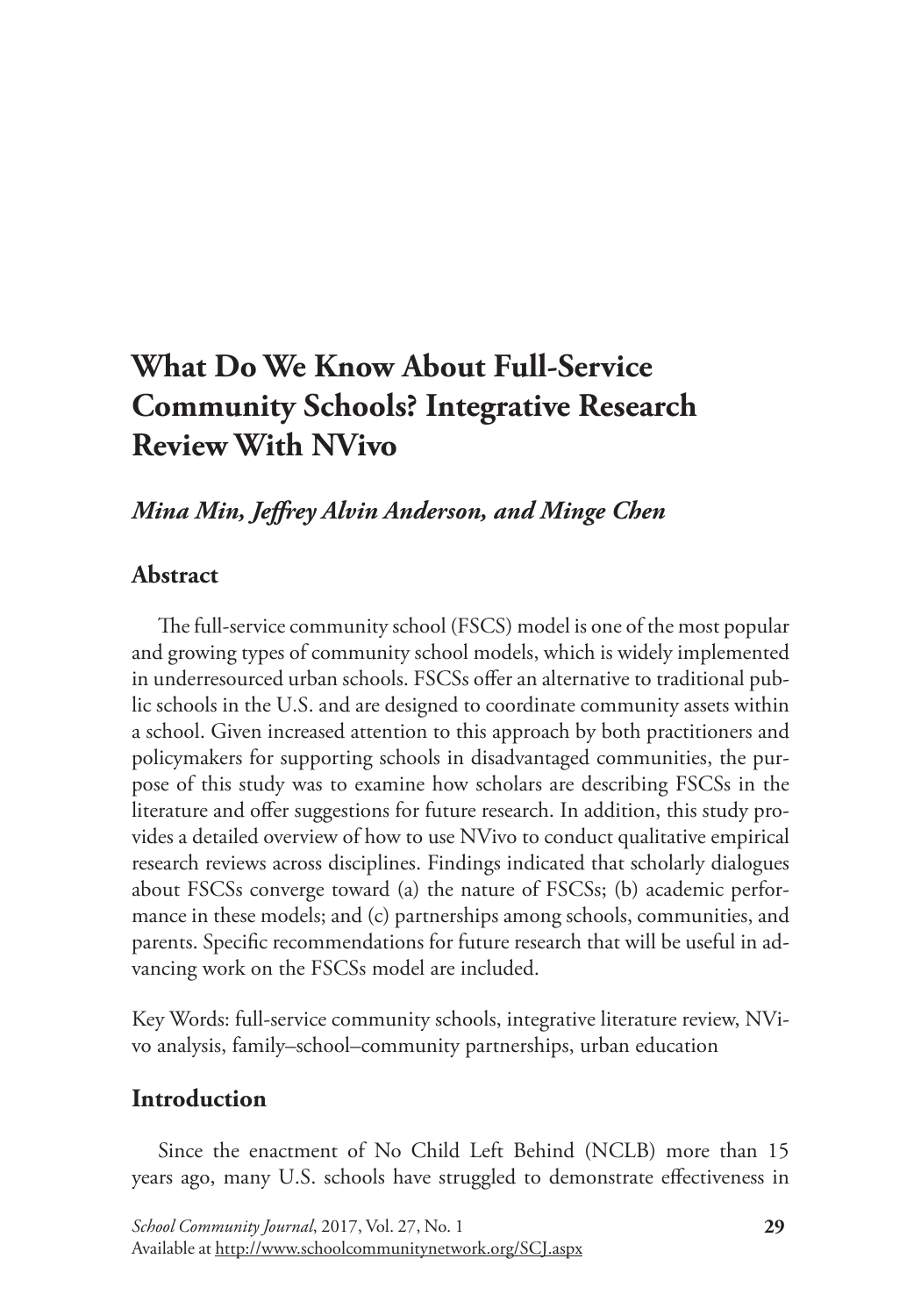a system reinforced by a neo-liberal emphasis on standards and standardization (Grimmett, Fleming, & Trotter, 2009). These expectations can be even more frustrating for schools serving socioeconomically disadvantaged areas. While students in wealthy schools generally benefit from carefully designed educational programs with comprehensive school facilities that include contemporary technology, well-trained teachers and counselors, and high rates of college admissions, students attending underresourced schools often lack access to these kinds of basic supports for college readiness (Dryfoos, 2000).

The sociological concept of social capital has been used to explain these challenges. According to Bourdieu (1985), social capital denotes "the aggregate of the actual or potential resources which are linked to possession of a durable network of more or less institutionalized relationships of mutual acquaintance or recognition" (p. 248). In other words, being connected to others who can make resources available is critical to obtaining or increasing social capital (Rouxel, Heilmann, Aida, Tsakos, & Watt, 2015). Bourdieu (1985) went on to discuss the significant role that social networking plays in acquiring and possessing social capital. These ideas were reconfirmed and emphasized by Burt (1995), who defined social capital as "friends, colleagues, and more general contacts through whom you receive opportunities to use your financial and human capital" (p. 9).

Portes (1998) identified three types of social networking necessary for creating social capital: (1) close-knit communities, (2) parental support, and (3) networks beyond the family. First, the level of cohesion in a community has been positively associated with the level of social pressure that the residents in the community experience in general (Funk, 2010). For example, a close-knit community can provide a social form of control that reduces children's chances of dropping out or hanging out with "bad" crowds, because both the child and family are apprehensive of the potential neighborhood shame that would be created by delinquencies (Zhou & Bankston, 1996). Second, several studies of academic performance have demonstrated that parental and kin support plays an important role in children's academic achievement (Garg, Melanson, & Levin, 2007; Hao, 1994; McLanahan & Sandefur, 1994). Third, extrafamilial networks can lead to better access to critical resources such as job opportunities, investment tips, and educational materials (Portes, 1998).

Students from highly disadvantaged circumstances may have fewer opportunities to benefit from the kinds of social networks associated with upward mobility (Cattell, 2001; Shelton, Taylor, Bonner, & van den Bree, 2015). From this perspective, community services' integration can provide a powerful means of promoting and supporting parents from highly disadvantaged situations to build and increase social capital (Mohnen, Völker, Flap, Subramanian,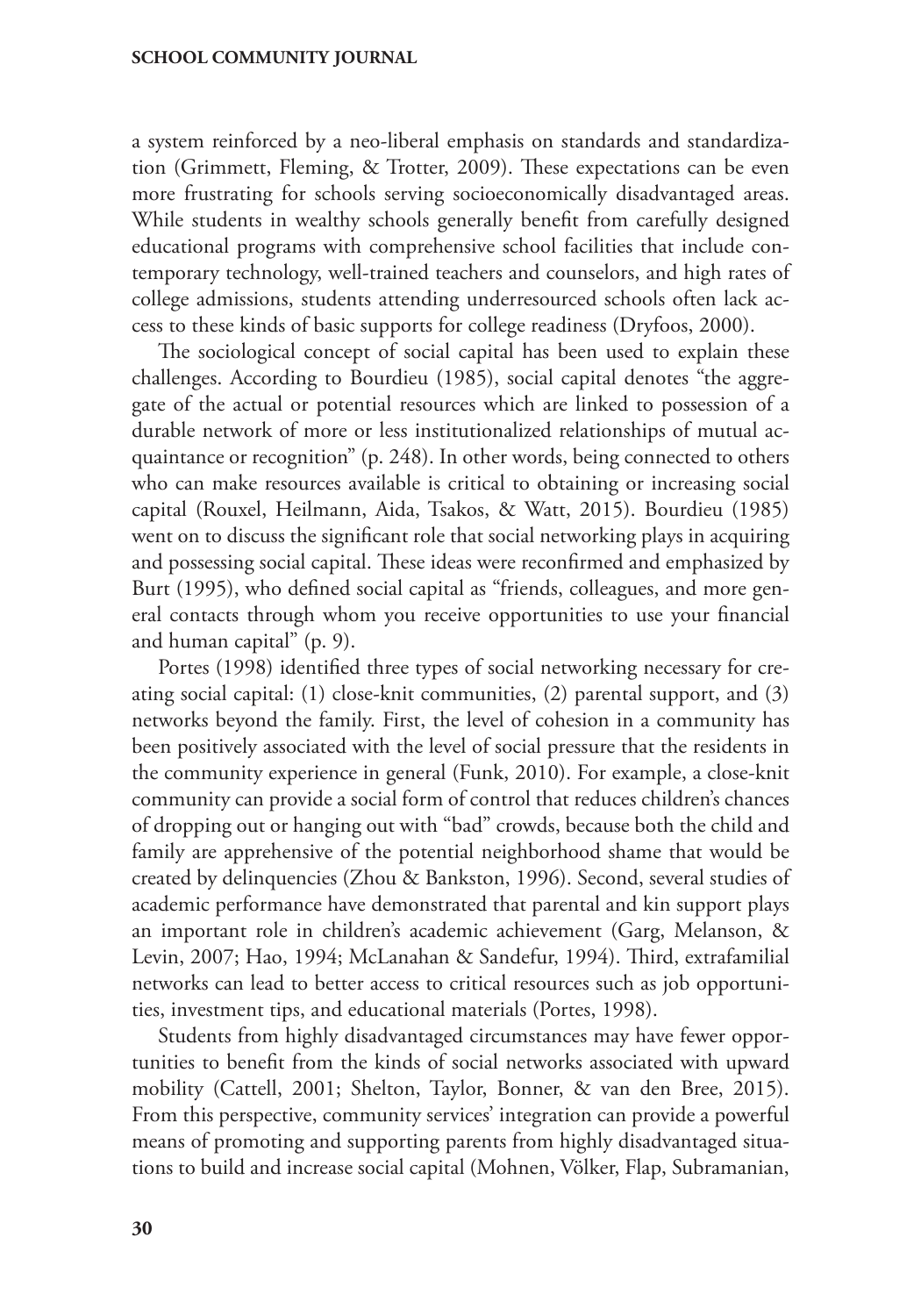& Groenewegen, 2015). Chen, Anderson, and Watkins (2016) elaborated this point:

Through community service integration, more opportunities are created for parents to establish new social ties extending throughout the community or to strengthen the existing parent–child and parent–teacher relationship…community service integration can help to create a more tightly interconnected neighborhood…community service integration can enrich the resources which the parents are able to invest in their child's development (p. 2270).

#### The Full-Service Community Schools Approach

Full-service community schools (FSCSs) are emerging as one of the more popular community school models implementing community services integration in mainly urban and disadvantaged areas. Bringing together community partners, including parents and youth social services agencies, FSCSs are designed to offer comprehensive services with easy access for schools and families (Dryfoos, 1995). The U.S. Department of Education (USDOE) recently defined FSCSs as public elementary or secondary schools that collaborate with "local educational agencies (LEAs); and community-based organizations, nonprofit organizations, and other public or private entities" (USDOE, 2014, para. 2). USDOE (2014) also noted that the primary purpose of FSCSs is to "provide comprehensive academic, social, and health services for students, students' family members, and community members that will result in improved educational outcomes for children" (para. 3).

While the community school concept in the U.S. can be traced back more than a century to the time when schools began listening to the concerns of churches and public opinion (Epstein, 2010) along with the work of John Dewey and Jane Addams (Chen et al., 2016), it was not until the 1980s when Joy Dryfoos (1995, 2005) argued for creating the FSCS model in which schools become "neighborhood hubs" (Dryfoos, 2005, p. 7). The term "hub" was used to describe a community school approach intended to attract a variety of community-based partnerships to develop social relationships within and between the school and its locality as well as to promote action (Bauch, 2001), including the provision of necessary funding specifically designed to meet the contextual needs of the community and its children and families. For example, a FSCS located in a city with older dwellings and a high percentage of rental properties might partner with a local health department to provide testing and interventions at the school for exposure to lead-based paints in the home. Schools located in areas where many parents do not speak English might offer family literacy programs. FSCS programs are also expected to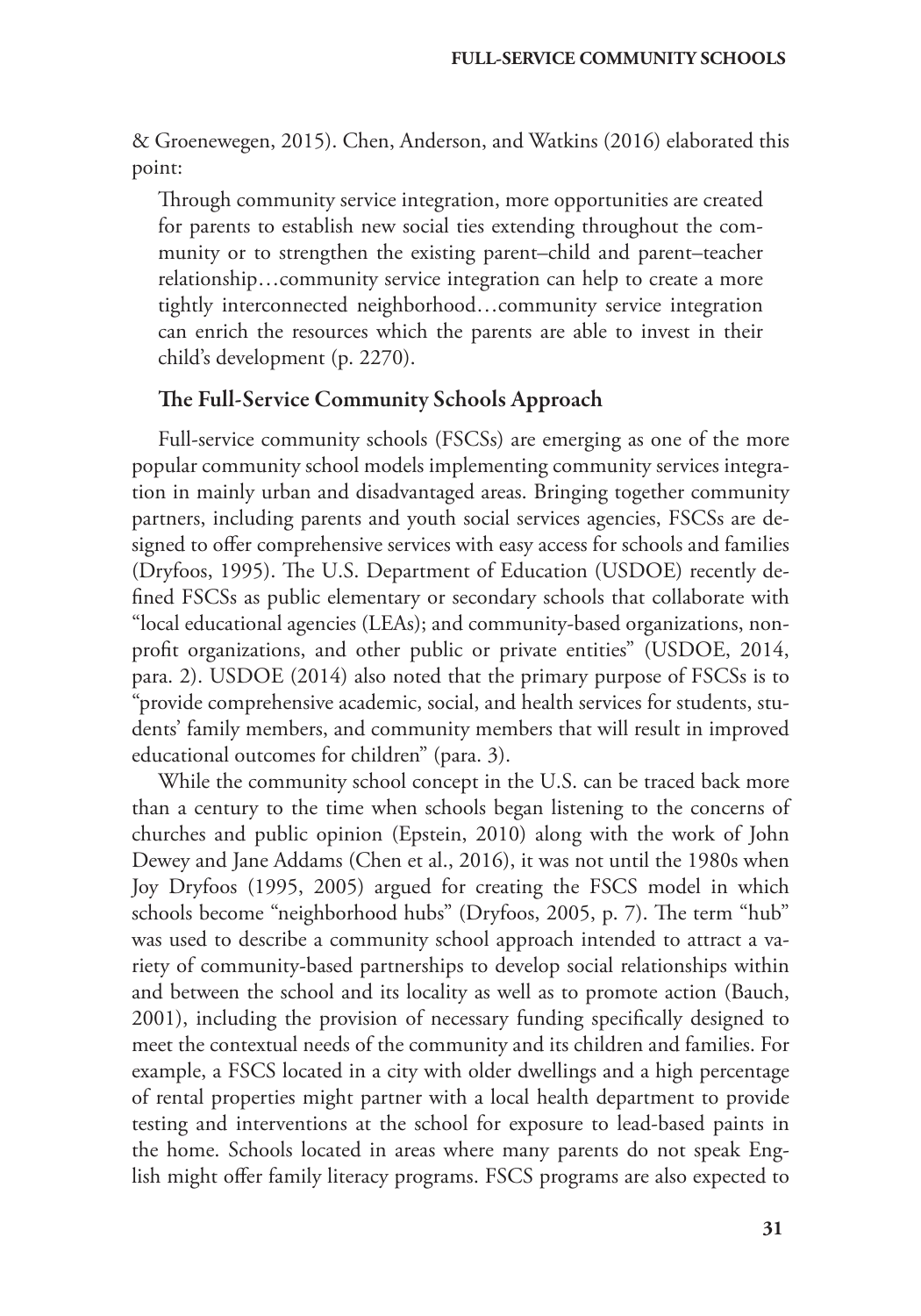provide developmentally appropriate support for students who may have disabilities, mental health issues, and similar challenges that may last across the lifespan, thereby improving the transition from childhood to adolescence to adulthood. Programs for before and after school, summer breaks, and weekends are often included in a school hub. Such programs are provided and often funded by partner agencies such as the public health department, community mental health agencies, community centers, and parks and recreation departments (Dryfoos, 2005).

FSCSs often focus on helping parents increase their own social capital, recognizing the important connections between caregiver expectations and children's academic success (Anderson, Howland, & McCoach, 2015). According to Maslow (1970), an individual cannot focus on meeting higher levels of functioning (e.g., self-esteem, achievement) until lower level needs such as nutrition, physical and mental health, and safety are met. According to this theory, the social, physical, and psychological support services provided by FSCSs will address the health, emotional, and familial needs of students so they can focus on learning and academic success (Boykin & Noguera, 2011). In addition, Momeni (2015) addressed that academic support programming and services, such as mentoring, tutoring, and afterschool enrichment, can "extend learning opportunities for students and create individualized instruction to specifically help improve student learning and provide learning opportunities in the community" (p. 13).

FSCSs' development in underresourced schools accelerated in the late 1990s when the Coalition for Community Schools was established (see [http://](http://www.communityschools.org/) [www.communityschools.org/](http://www.communityschools.org/)). This organization represents a coalition of local, state, and national educational and social service organizations that are collaborating to support national models and local community school initiatives such as FSCSs. For example, the Coalition for Community Schools reported that New York City is investing \$150 million to convert 94 of its lowest-performing schools to the FSCS model (Roche, 2014). Interest in FSCSs has also been enhanced by the 2008 establishment of a federal grant program. Through its Fund for Improvement of Education (FIE), the USDOE initially funded 10 communities across the U.S. to implement or enhance local FSCS models. FIE invested \$4,912,650 in 2008 and more than doubled the initiative to \$10,000,000 in 2014 (USDOE, 2015).

#### Problem Statement and Study Purpose

Despite strongly held beliefs that FSCSs will yield positive outcomes and comprehensive community investment, very few scientific studies have addressed how FSCSs operate, what achievements they obtain, and how the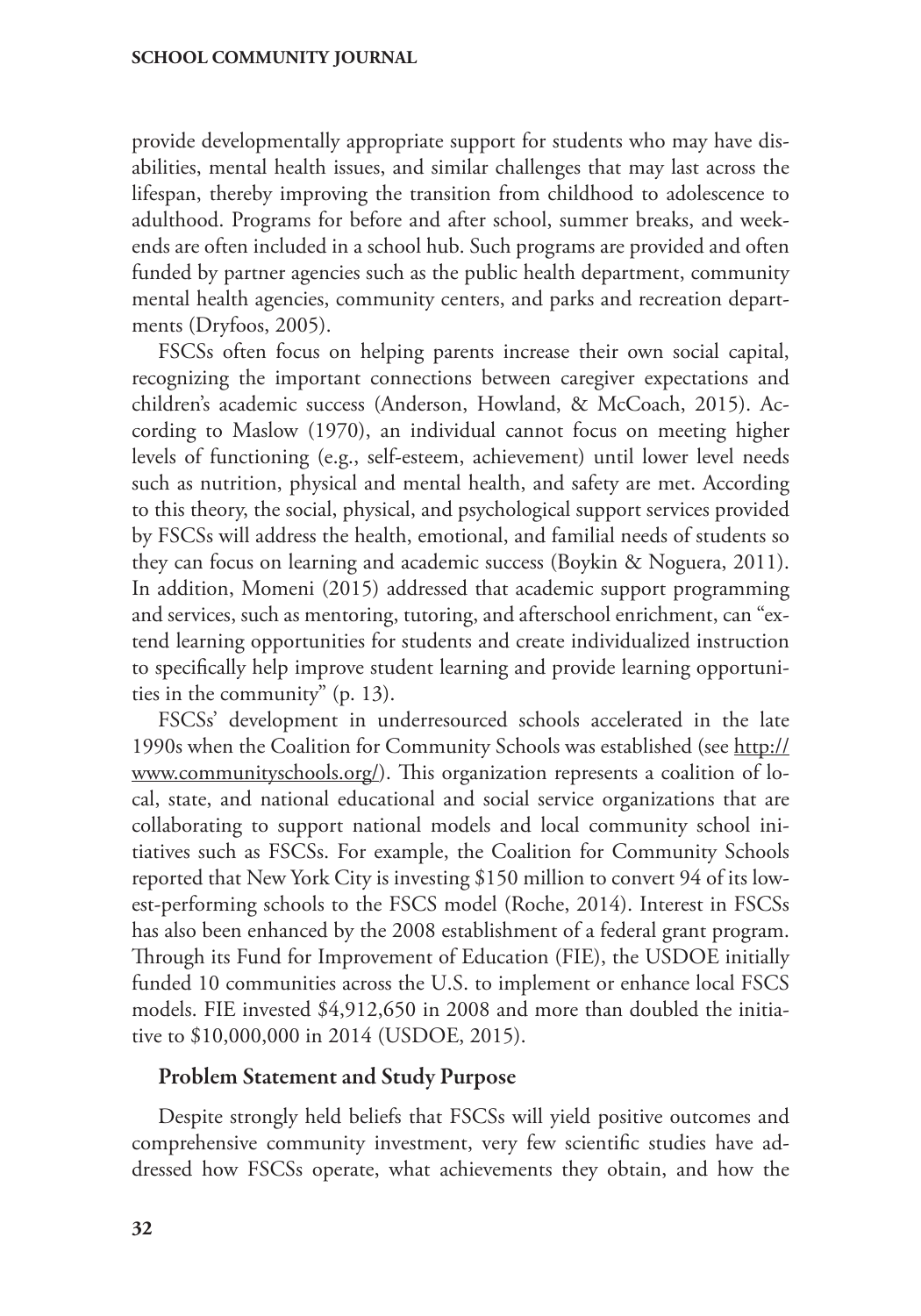model can be better implemented (Momeni, 2015). In fact, Dryfoos (2005) acknowledged that the term FSCSs was not even widely recognized in the academic fields of education and school-based social services. This limited knowledge base presents a real challenge to the field, given that public schools in socioeconomically disadvantaged communities have increasingly adopted FSCS as a means of improving students' academic performance. Moreover, as the investment in the model from federal-, state-, and regional-level organizations has been growing, the field needs to focus attention on the topic of FSCSs to objectively identify the current state of affairs, illuminate areas that need further investigation, and encourage the field to generate new scientific information that will advance this line of work (Biesta, 2007; Chen et al., 2016). Because FSCSs are a relatively new phenomenon and emerging topic in terms of the available research, the model has not yet undergone significant scrutiny in the literature (Torraco, 2005). Using NVivo 10, a commercial qualitative analysis software program, the purpose of this study was to conduct an integrative review of the existing FSCS literature base to offer some preliminary conceptualizations of the model.

# **Methods**

### Integrative Research Reviews

The methods used in this study adhered to the five stages of the integrative review process articulated by Cooper (1982): (1) problem formulation; (2) data collection; (3) evaluation of data; (4) data analysis and interpretation; and (5) presentation of results. Cooper described the integrative research review as a type of research that synthesizes and condenses "separate empirical findings into a coherent whole" (p. 291). Underscoring the importance of integrative research reviews to ensure that researchers and practitioners have the most upto-date, comprehensive understandings of their fields of study, Cooper stated:

The behavioral sciences recently underwent a sharp increase in manpower and research (Garvey & Griffith, 1971). To accommodate this expansion, outlets for research reports became plentiful and their accessibility was facilitated by the computerized literature search.…Today most researchers find they cannot keep abreast of primary data reports except within a few specializations. Researchers rely heavily on integrative research reviews to define the state of knowledge. (1982, p. 291)

Cooper further argued that integrative research reviews should illuminate crucial issues that research has not yet resolved, thereby providing stakeholders with ideas for needed research directions. More recently, other scholars have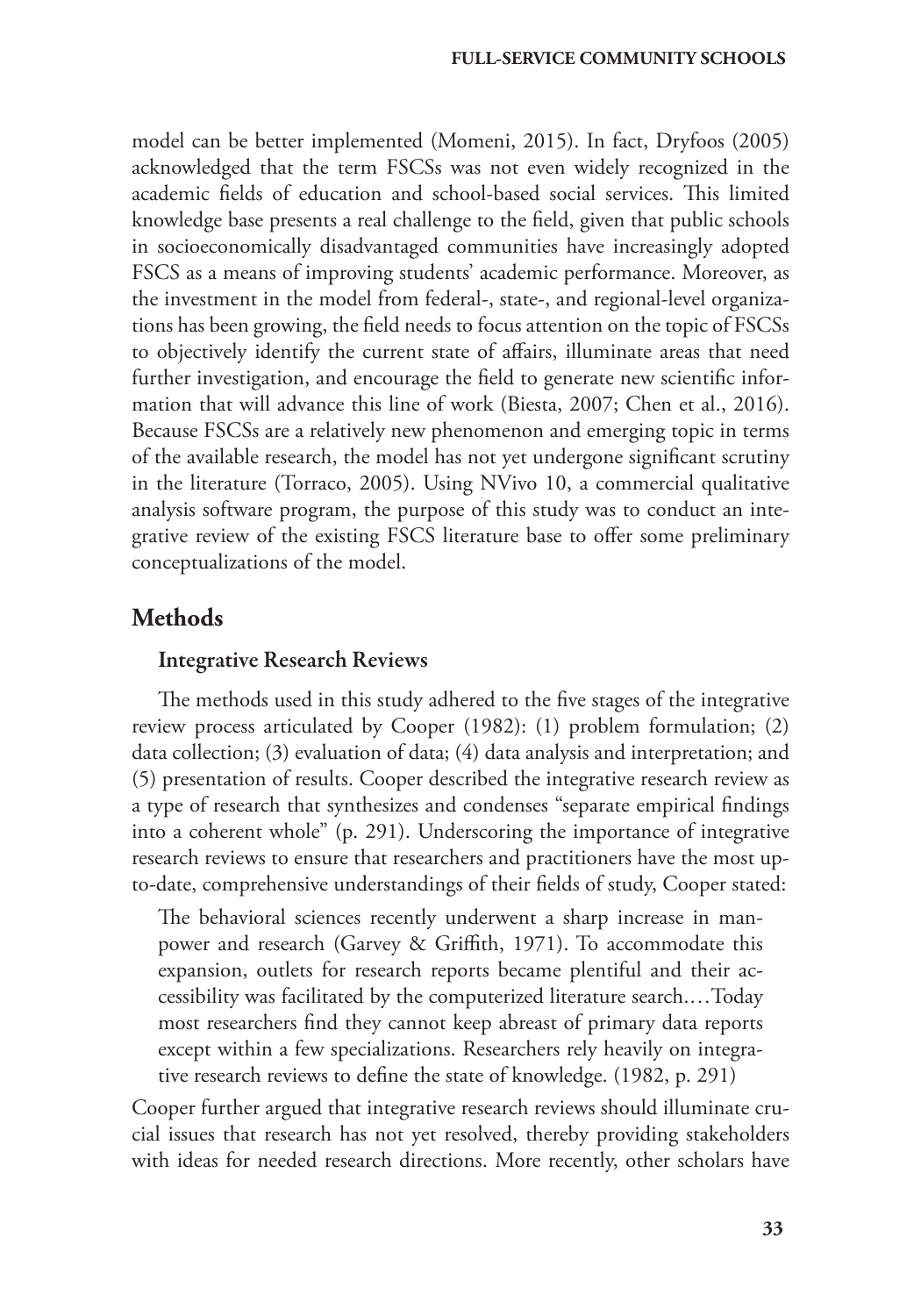described the benefits of integrative research reviews. For example, Torraco (2005) pointed out that integrative reviews allow researchers not only to objectively and comprehensively explore the literature across methodologies and academic disciplines, but also to generate new frameworks and perspectives about topics that emerge from these syntheses. These ideas were reiterated by Whittemore and Knafl (2005), who argued that integrative literature reviews can "present the state of the science, contribute to theory development, and have direct applicability to practice and policy" (p. 546).

### Inclusion/Exclusion Criteria for This Study and Data Collection

In conducting this integrative literature review, a variety of procedures were employed to locate articles for review and possible inclusion in the study analyses. In stage one, the research team attempted to locate articles, published in academic journals, that explicitly addressed the FSCS model in some fashion. The team agreed that publications from academic journals would best represent how scholars were addressing FSCSs from a scientific and scholarly perspective. In addition, the research team acknowledged that one limitation facing the field was a dearth of published, peer-reviewed articles about the FSCSs, recognizing this to be a huge challenge as many academics and some practitioners tend to rely on the peer-reviewed literature base for their information. Therefore, editorials, bulletins, government reports, conference papers, and book chapters that were not peer-reviewed were not included in the search criteria. On the other hand, it was not necessary that published articles focused solely on FSCSs. Sources were deemed worthy of inclusion in the study dataset as long as ideas pertaining to the FSCS model were present in the article.

With inclusion and exclusion criteria in place, stage two was implemented in 2014, during which computerized databases, including EBSCOhost, ERIC, Google Scholar, and PsychInfo, were searched using various applicable keywords: *full service community schools*, *full service extended schools*, *full service integrated schools*, and *FSCSs*. No limits were placed on the publication year. However, again we limited our search to peer-reviewed publications in order to ensure quality. Initially, 37 articles were retrieved from these computer databases. Two researchers then reviewed the abstracts of each article to assess appropriateness for inclusion in the study. Articles were regarded as appropriate if their abstracts indicated that FSCSs were discussed in some fashion. From these efforts, 22 of the 37 articles were excluded because they addressed community schools in general rather than FSCSs specifically. Ultimately, 15 articles were included in the dataset from these two stages of the search.

To reduce the potential for publication bias that may have existed within the various computer databases that were searched (Crisp, Taggart, & Nora,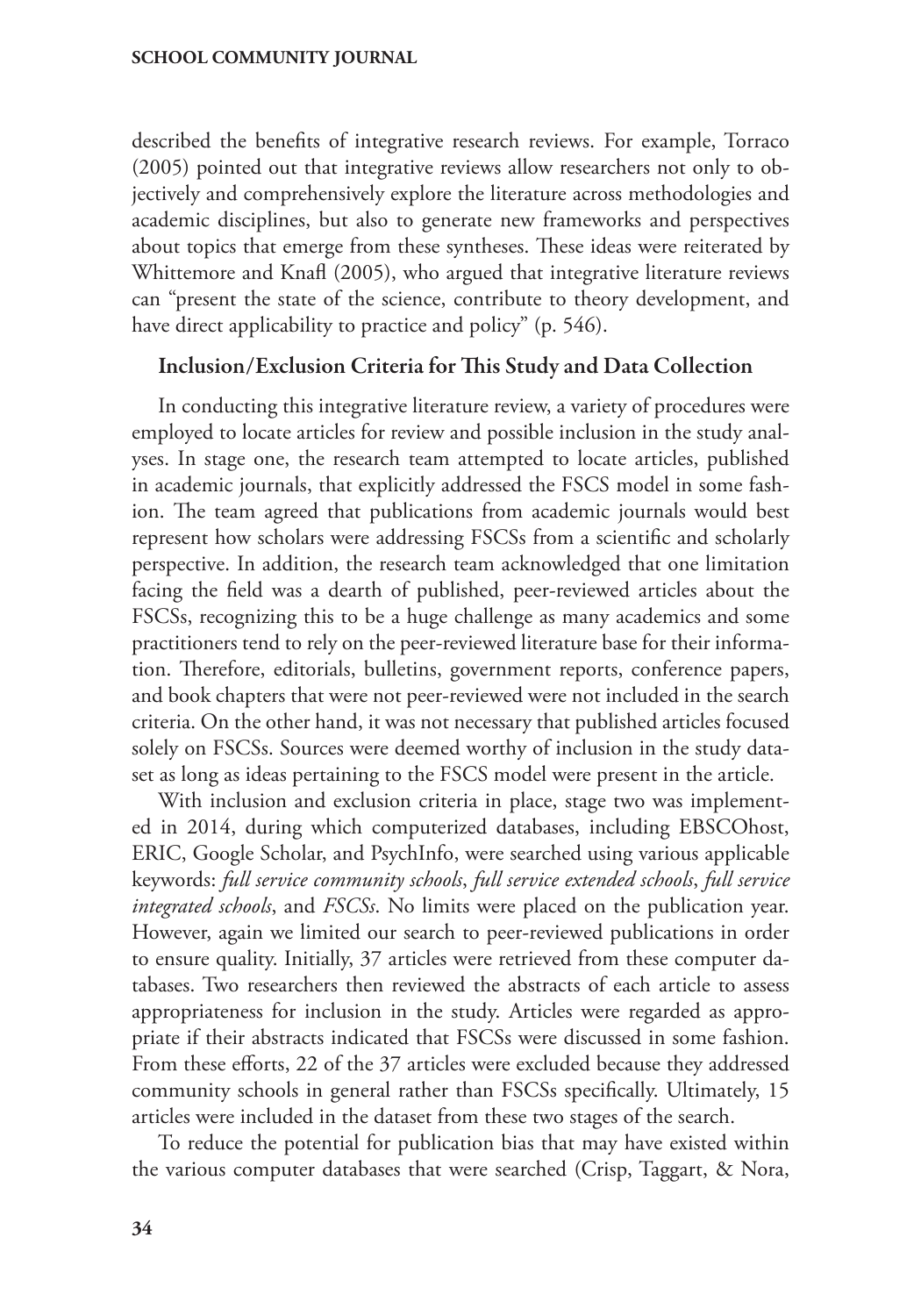2015) and to ensure that every appropriate article was identified, the ancestry and descendancy approaches suggested by Cooper (1982) were additionally adopted. Specifically, researchers can retrieve literature to be reviewed by examining the citations that each reviewed article included in its reference lists (ancestry approach). By employing the ancestry approach, the same two researchers carefully examined sections of each of the 15 articles, including the introduction, literature review, and reference lists. This led to the identification of four more articles about FSCSs. Finally, in keeping with the descendancy approach also proposed by Cooper (1982), the research team used the Journal Citation Reports Indexes provided by the Web of Science. This index indicated that there were 10 leading journals associated with the keywords *social work* and *education/special*, as ranked according to their five-year Impact Factors. The Impact Factor (IF) is a quantitative measure that has been widely used in evaluating the quality of certain journals (Bordons, Fernández, & Gómez, 2002). Bordons et al. (2002) described the advantages of using IFs this way:

Some of the reasons that explain its success are the quasi-qualitative nature of IF and its great accessibility, since it is directly provided by ISI for most international and visible journals. The IF of a certain journal is used as a proxy of the quality and expected impact of each of the papers published in it. (p. 195)

Although the two researchers extensively examined all articles published by these 10 journals, no additional relevant results were found for the study.

# Analytic Strategies

Grounded theory (Glaser & Strauss, 1967) guided the analysis for the literature gathered to examine the current state of the scholarly discussion around the topic of FSCSs. According to Strauss and Corbin (1994), grounded theory is defined as "a general methodology for developing theory that is grounded in data systematically gathered and analyzed" (p. 273); it is thus often referred to as a constant comparative approach (Strauss & Corbin, 1994). This approach enabled the research team to identify topics commonly discussed in this set of data (i.e., articles) by extracting the underlying themes contributing to the examination of the current state of the field for the FSCSs model. This allowed us to provide initial or preliminary conceptualizations of the model as it has been described by scholars in the field.

To increase the efficiency and effectiveness of the analytic process, we decided to use computer-assisted qualitative data analysis software (CAQDAS) instead of manual analysis (Leech & Onwuegbuzie, 2011). CAQDAS is increasingly being used by qualitative researchers because it provides platforms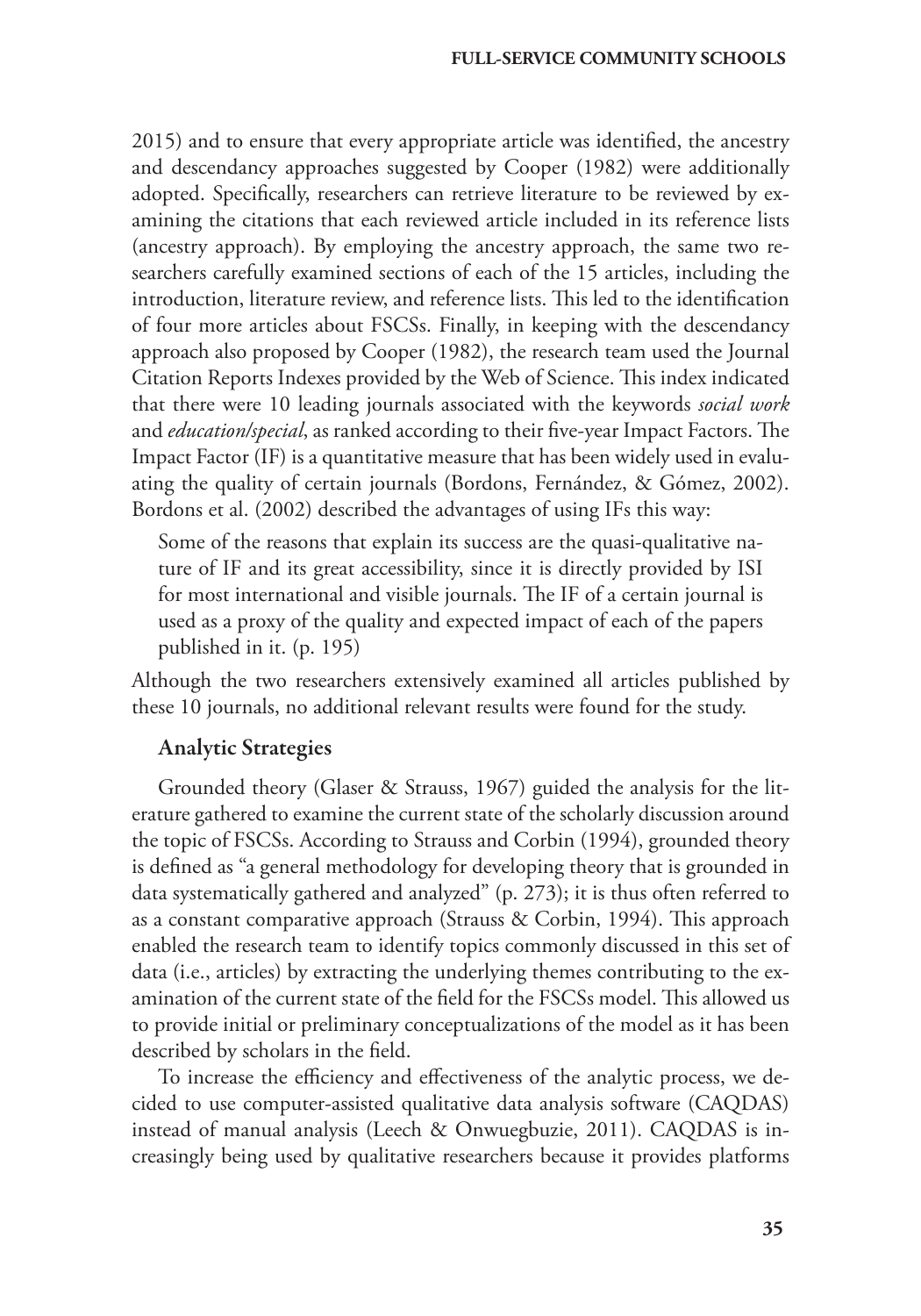that offer "storing, indexing, sorting, and coding" and collaboration among team members and across time (Leech & Onwuegbuzie, 2011, p. 71) and is useful with different types of qualitative data (Ulin, Robinson, & Tolley, 2005). Using the features included in many CAQDASs also creates substantial time savings when comparing categories and codes across data, researchers, and over time. Moreover, these are essential processes when employing constant comparison analyses to identify emerging theories and relationships in data (Bazeley, 2006; Strauss & Corbin, 1998). Among the many available CAQ-DASs, NVivo is one of the most widely used in educational research (Leech & Onwuegbuzie, 2011). By extension, this study describes the detailed use of this qualitative analytic tool when studying the literature.

### Coding the Articles in the Dataset

In this integrative review study, two researchers initially read each identified article independently and then classified each paper according to type (e.g., empirical study, argument paper, case study) and topic (e.g., benefits, challenges, suggestions for FSCS, reflective practices of FSCS) first. The first goal was to identify the primary purpose of each paper. These classifications were subsequently compared by the two researchers, who reached a consensus through discussion whenever differently coded articles were identified. A database was then created in Microsoft Excel, in which articles were listed according to author, title, publication year, and journal name. These categorizations were made in an attempt to identify trends in terms of major journals, publication year, authorship, paper type, and topic.

The two researchers next created NVivo 10 files and imported each of the 19 articles into its respective file. Each researcher conducted an independent exploratory constant comparison analysis (Strauss & Corbin, 1998), thereby allowing themes to be extracted without specifying a predetermined coding structure. The NVivo 10 application was an effective tool for open coding (Creswell, 2013) and constant comparisons as it allowed the two researchers to visually identify primary topics related to FSCS in each article independently. In NVivo, extracted themes were represented as *nodes*, with parent and child nodes for main themes and subthemes, respectively; coded excerpts from the articles were represented as *references*.

To identify themes commonly discussed in the field based on grounded theory, starting nodes were not predetermined. To develop initial nodes, the feature of memos in NVivo was employed. For example, a researcher created a memo for the following reference with *principal leadership*: "The principal must pave the way for this intrusion" (Dryfoos, 1993, p. 33). In addition, for the following reference, "One key to the success of schools like Quitman is the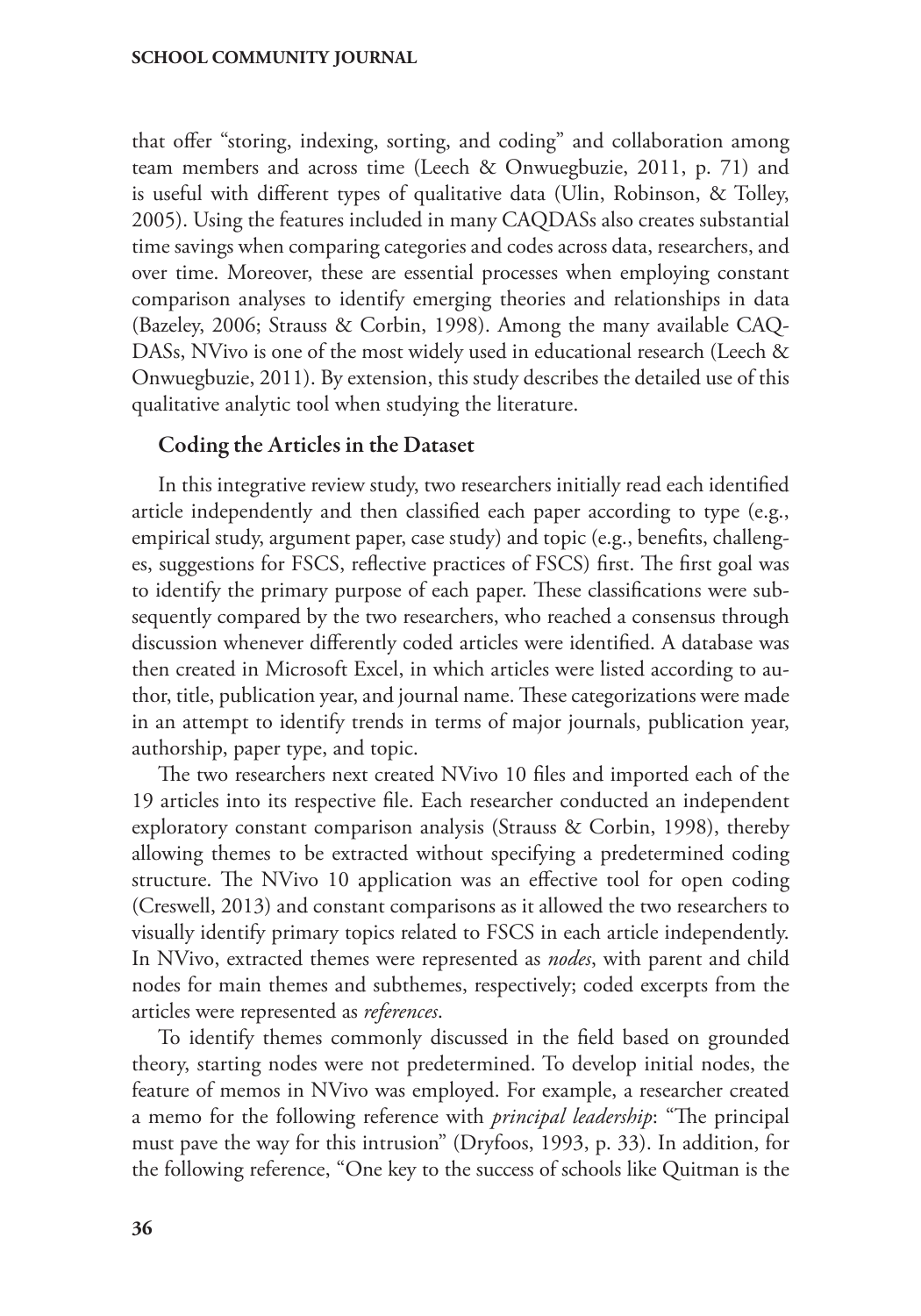presence of a full-time coordinator" (Dryfoos, 2005, p. 10), the researcher created a memo with *school full time coordinator leadership*. Repeated words such as *leadership* in the memos generated a parent node titled *leadership*, and child nodes that describe those who have the leadership, such as a full-time coordinator or principal, were subsequently created.

References that described the same themes as the parent or child nodes already created were dragged by the researchers to the existing nodes. For instance, the following excerpt, "Also essential to a community school is a school coordinator whose role is to ensure that services, activities, and programs will be offered to address students' and families' needs considering the available, existing resources in a given community" (Trepanier, Paré, Petrakos, & Drouin, 2008, p. 108), was placed under a child node titled *school full time coordinator leadership* under the parent node of *leadership*. However, for a reference suggesting leadership by a different subject, such as teachers or parents, new child nodes titled *teachers* or *parents* were added to the existing child nodes under the parent node of *leadership*.

All nodes and the references included within them were developed by the two researchers and were thoroughly reviewed, compared, and scrutinized after completing the independent coding processes for each of the 19 studies. When discrepancies were identified, the researchers discussed them until full agreement was reached and a single NVivo file including the parent and child nodes and references was created. When consensus was difficult to achieve, the two researchers consulted with the project's principal investigator, who assisted in resolving disagreements.

# **Results**

This section presents descriptive results that demonstrate current trends in terms of major journals, publication year, authorship, paper type, and topic, as well as constant comparison results found through the analysis in NVivo in order to identify what has been discussed in the field of FSCSs. The section describing constant comparison results in NVivo is organized by the parent and child nodes that emerged.

#### Descriptive Results

Findings indicated that although no major journals appeared to deal exclusively with the FSCS model, one publication, *New Directions for Youth Development,* published four of the identified articles, all within the same year as a special issue. In addition, findings confirmed that significant contributions were made by Joy Dryfoos to the FSCS literature. She authored publications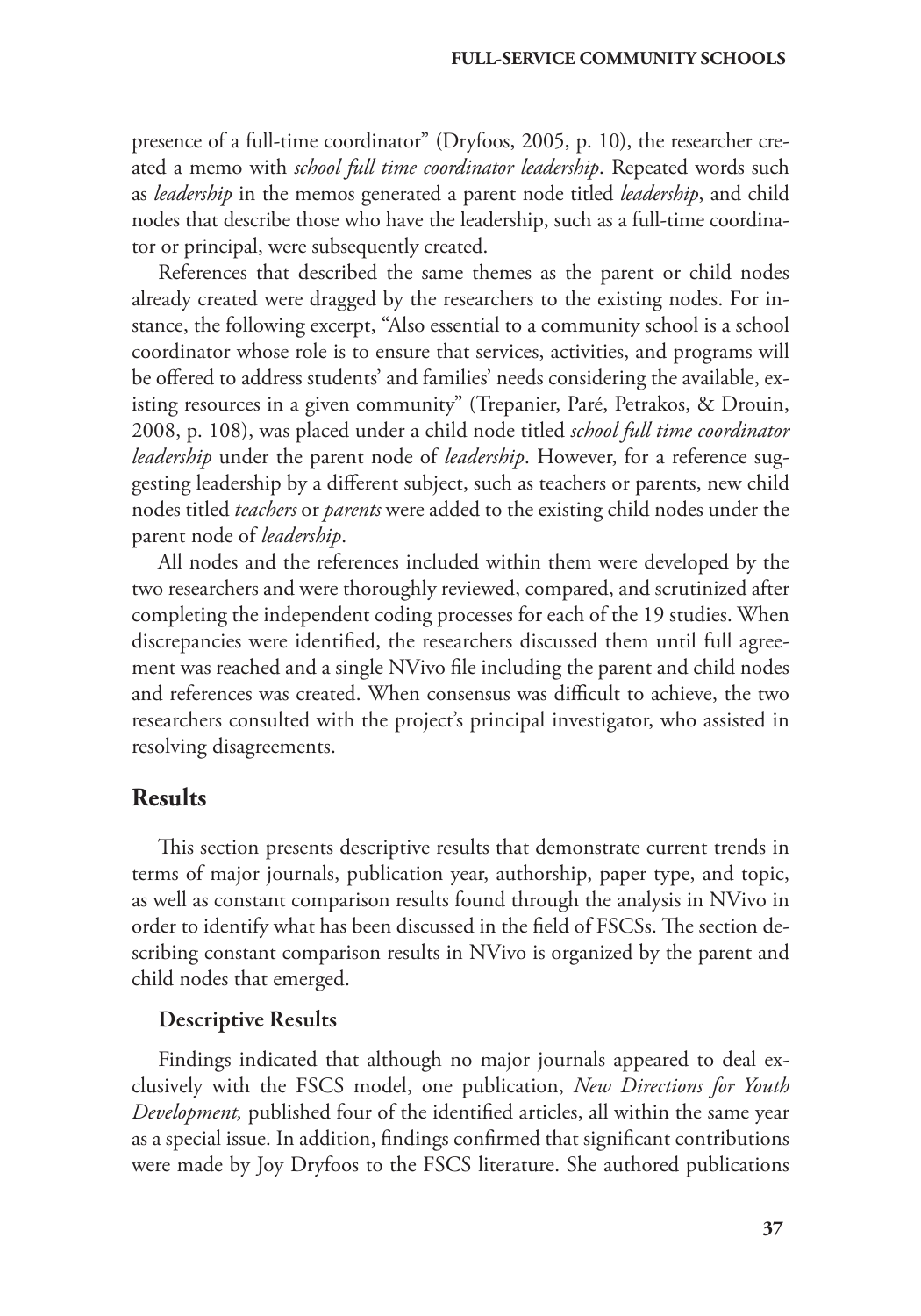in *Journal of Research on Adolescence, NASSP Bulletin, Reclaiming Children & Youth*, and *New Directions for Youth Development*.

| Journal                                                 | Articles<br>Published | Authors                                                      |
|---------------------------------------------------------|-----------------------|--------------------------------------------------------------|
| American Journal of Orthopsychiatry                     | 1                     | Adelman & Taylor (1997)                                      |
| American Psychologist                                   | 1                     | Holtzman (1997)                                              |
| Children & Schools                                      | 1                     | Peebles-Wilkins (2004)                                       |
| Consulting Psychology Journal:<br>Practice and Research | 1                     | Conwill (2003)                                               |
| Journal of Educational &<br>Psychological Consultation  | 1                     | McMahon, Ward, Pruett, Da-<br>vidson, & Griffith (2000)      |
| Journal of Research on Adolescence                      | 1                     | Dryfoos (1995)                                               |
| <b>NASSP</b> Bulletin                                   | 1                     | Dryfoos (1993)                                               |
| New Directions for Youth Development                    | 4                     | Bundy (2005); Dryfoos (2005);<br>Quinn (2005); Tagle (2005)  |
| Reclaiming Children & Youth                             | 2                     | Dryfoos (2003); Hoover<br>(2003)                             |
| <b>School Community Journal</b>                         | $\overline{2}$        | Trepanier, Pare, Petrakos, &<br>Drouin (2008); Voyles (2012) |
| School Psychology Review                                | 1                     | Adelman & Taylor (1996)                                      |
| The Future of Children                                  | 1                     | Tyack (1992)                                                 |
| The High School Journal                                 | 1                     | Sanders & Lewis (2005)                                       |
| Urban Education                                         | 1                     | Abrams & Gibbs (2000)                                        |

Table 1. Peer-Refereed Journal Information for FSCS Publications

# *Publication Years*

The earliest article we found was published in 1992 by David Tyack. Describing the history of FSCSs in the U.S., Tyack suggested that when reforming urban schools, the children-at-risk model, which focuses on meeting the health and social needs of underserved students, should be used instead of the nationat-risk model, which focuses on the improvement of academic achievement.<sup>1</sup> After 1992, only a few articles appeared for the remainder of the decade. Then in 2000 and 2003, two (11%) and three articles (16%) were published, respectively, and five articles (26%) were published during 2005. Four out of five of the 2005 articles (80%) appeared in a special issue of *New Directions for Youth Development*. Lastly, one article was published in 2008 and 2012, respectively.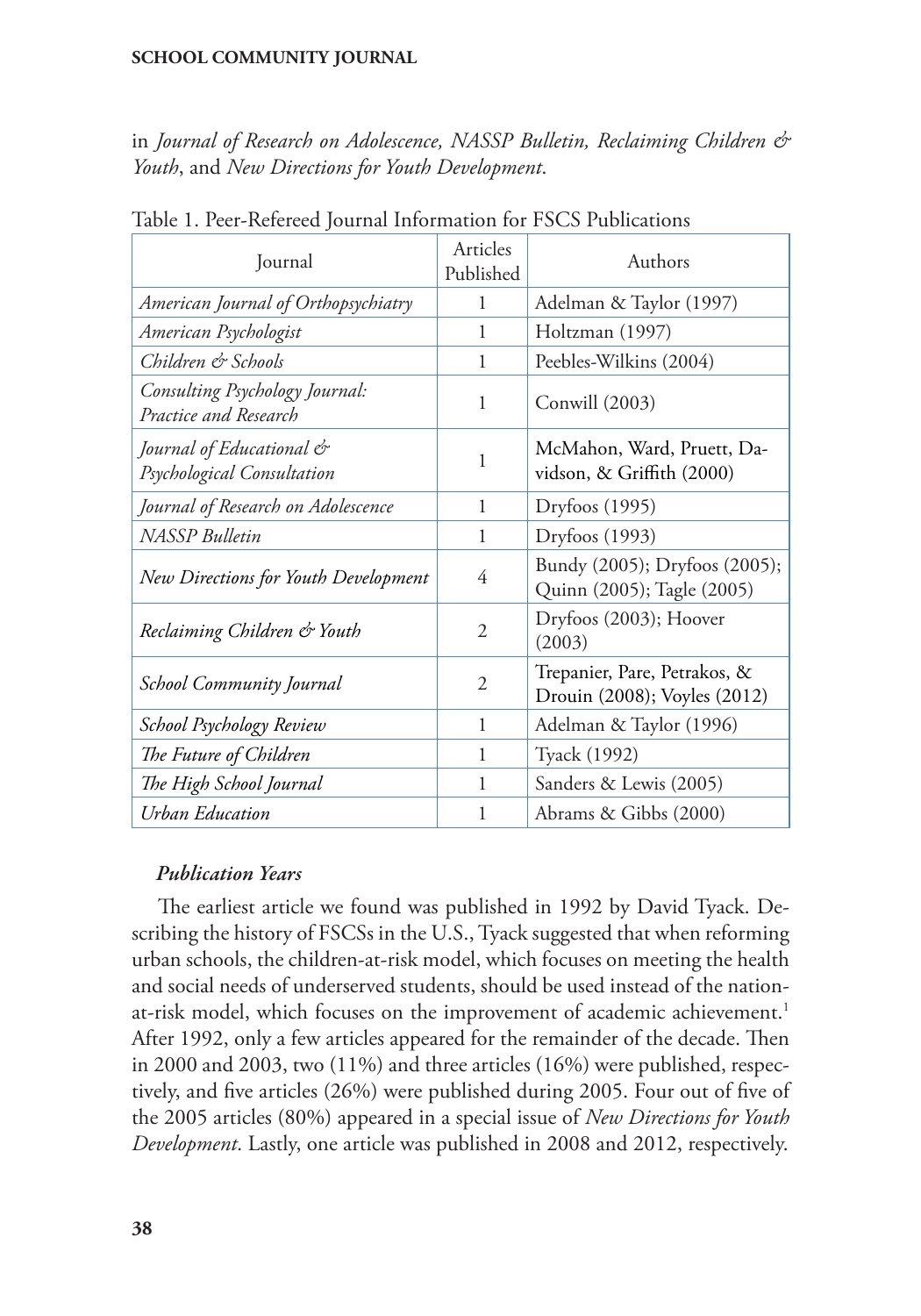

*Figure 1.* Number of publications by year.

### *Primary Publication Topics*

Our analysis suggested that the 19 FSCS articles addressed six topics (see Table 2). Specifically, 5 of the 19 papers (26%) primarily addressed the benefits, challenges, and suggestions for implementing FSCSs. Five articles (26%) provided case studies that described reflective practices in FSCSs, while four articles (21%) provided comprehensive descriptions of the FSCSs, such as common attributes, purposes, benefits, and model implementation guidelines, respectively. Two articles (11%) outlined exemplary FSCS practices, and two others (11%) described partnerships between a school and community agencies. One article (5%) provided a historical reflection on the direction of FSCSs. However, no single article was identified that exclusively addressed the outcomes and impact of the FSCS model.

#### *Authorship*

As noted, Joy Dryfoos appears to have made the most significant contributions to the FSCS literature. Indeed, Dryfoos wrote four of the articles (21%) included in this study. In addition, 14 of the articles (74%) cited Dryfoos's FSCS work. Dryfoos primarily provided comprehensive descriptions and illuminated exemplary and reflective FSCS practices, highlighting implementation guidelines in her articles (see Table 2).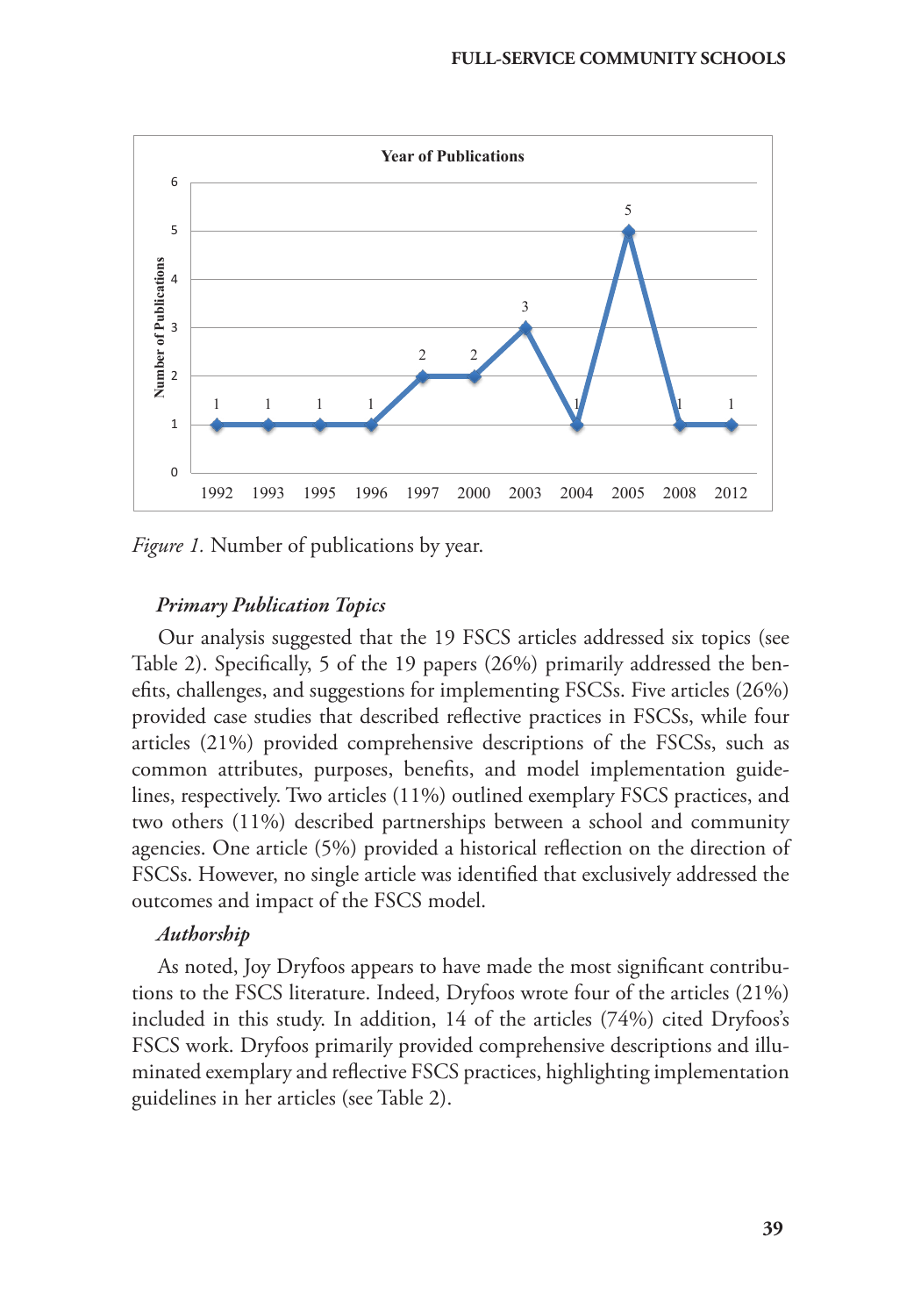| Primary Topics                                          | Articles<br>Published | Authors                                                                                             |
|---------------------------------------------------------|-----------------------|-----------------------------------------------------------------------------------------------------|
| Historical reflection with<br>directions of FSCS        | 1                     | Tyack (1992)                                                                                        |
| Benefits/challenges/<br>suggestions for FSCS            | 5                     | Abrams & Gibbs (2000); McMahon et<br>al. (2000); Adelman & Taylor (1996,<br>1997); Holtzman (1997)  |
| Reflective FSCS practices                               | 5                     | Dryfoos (1995); Quinn (2005); Sand-<br>ers & Lewis (2005); Bundy (2005);<br>Trepanier et al. (2008) |
| <b>Exemplary FSCS practices</b>                         | 2                     | Dryfoos (2003); Tagle (2005)                                                                        |
| Comprehensive description<br>on the FSCS and guidelines | 4                     | Peebles-Wilkins (2004); Hoover<br>(2003); Dryfoos (1993); Dryfoos<br>(2005)                         |
| Partnership between school<br>and community agencies    | $\mathfrak{D}$        | Conwill (2003); Voyles (2012)                                                                       |

Table 2. Primary Topics of FSCS Publications

# *Types of Papers*

Our analyses indicated a lack of empirically based articles reporting original research on the FSCS model, either qualitatively or quantitatively. Only one article (5%), by Abrams and Gibbs (2000), was identified as a qualitative and empirical study of the FSCS model. This paper noted that a core challenge to model implementation was the conflict that occurred among multiple players during program planning. Similarly, only one paper (5%) in this review (McMahon, Ward, Kline Pruett, Davidson, & Griffith, 2000) offered advice for developing effective interagency collaboration. On the other hand, 16 of the 19 articles (84%) were either conceptual or argumentative, providing comprehensive descriptions of the model and prescriptive guidelines for its implementation, which included a number of case studies describing various examples of existing FSCSs. There was one book review written by Hoover (2003; see Table 3).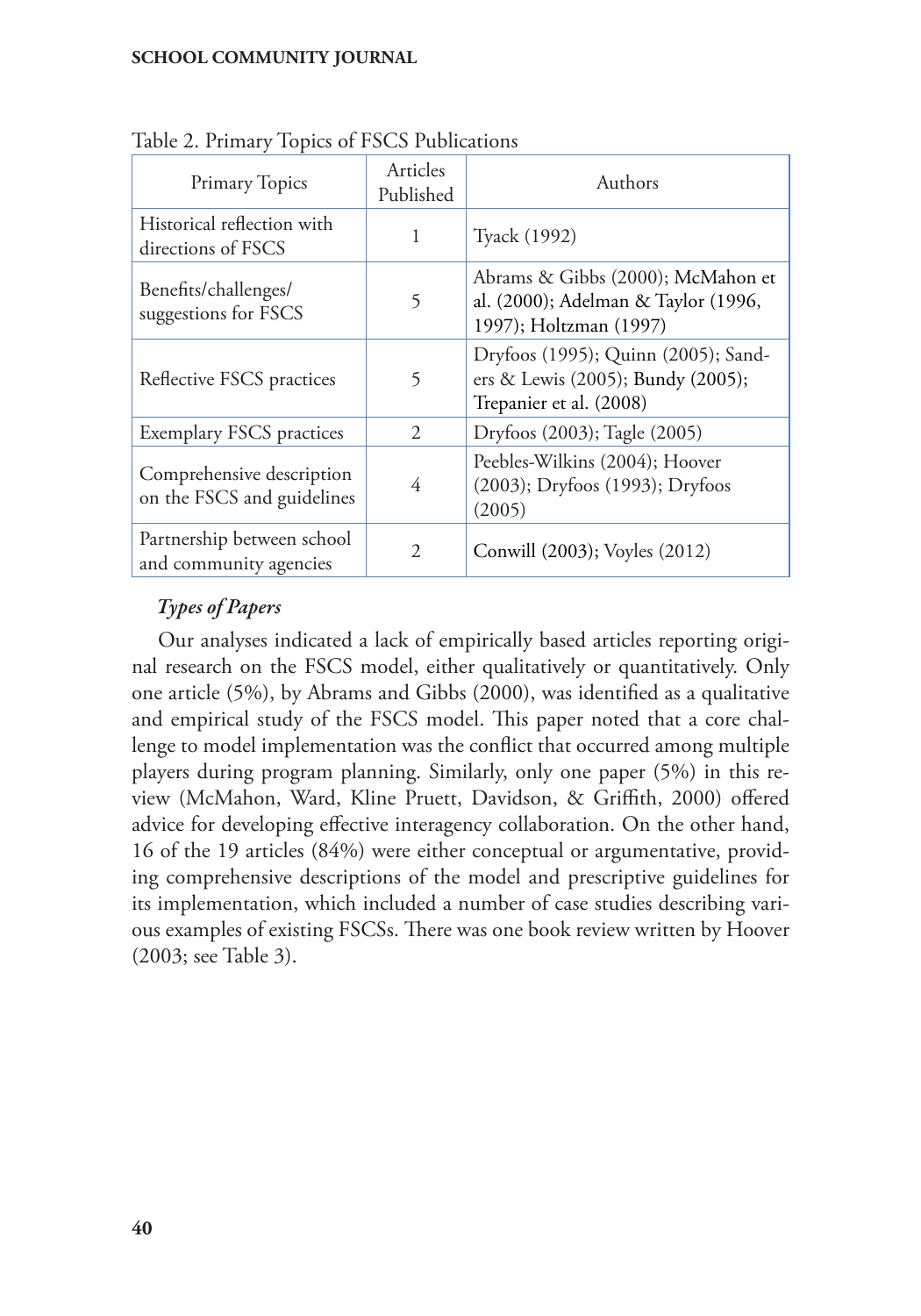| <b>Types</b>                                                                                                                       | Articles<br>Published | Authors                                                                                                                                                               |
|------------------------------------------------------------------------------------------------------------------------------------|-----------------------|-----------------------------------------------------------------------------------------------------------------------------------------------------------------------|
| Analytic literature review                                                                                                         | 1                     | McMahon et al. (2000)                                                                                                                                                 |
| <b>Empirical studies</b>                                                                                                           | 1                     | Abrams & Gibbs (2000)                                                                                                                                                 |
| Theoretical articles/argument<br>papers (comprehensive descrip-<br>tion and guidelines for imple-<br>menting FSCSs with arguments) | 7                     | Dryfoos (1995); Dryfoos (2005);<br>Peebles-Wilkins (2004); Tyack<br>(1992); Adelman & Taylor (1996,<br>1997); Dryfoos (1993)                                          |
| Case studies                                                                                                                       | 9                     | Conwill (2003); Trepanier et al.<br>(2008); Holtzman (1997); Bundy<br>(2005); Voyles (2012); Dryfoos<br>(2003); Sanders & Lewis (2005);<br>Quinn (2005); Tagle (2005) |
| Book review                                                                                                                        |                       | Hoover (2003)                                                                                                                                                         |

Table 3. Types of Studies Analyzed

# Constant Comparison Analysis Results in NVivo

With applying the constant comparison approach to analyzing the 19 articles in NVivo, three broad themes emerged as parent nodes: (1) the nature of the FSCS model; (2) academic performance; and (3) partnerships among school, community, and parents. These three parent nodes are the main themes emerging from the constant comparison analysis and hence represent the units that organize the findings. The findings are also illustrated in a literature map that presents clear distinctions between parent and child nodes on the basis of the analysis (see Figure 2). The literature map has been provided to illustrate the coding structure and how each of the articles fit into each main theme (represented as a parent node in NVivo) and subtheme (represented as a child node in NVivo) and as a visual overview of our study results (Creswell, 2013).

# *The Nature of Full-Service Community Schools*

The first theme, the nature of the FSCS model, contained three subthemes: (a) a commonly shared definition, (b) a purpose, and (c) specific features of the model noted by scholars in the 19 publications. Each is described in the following sections.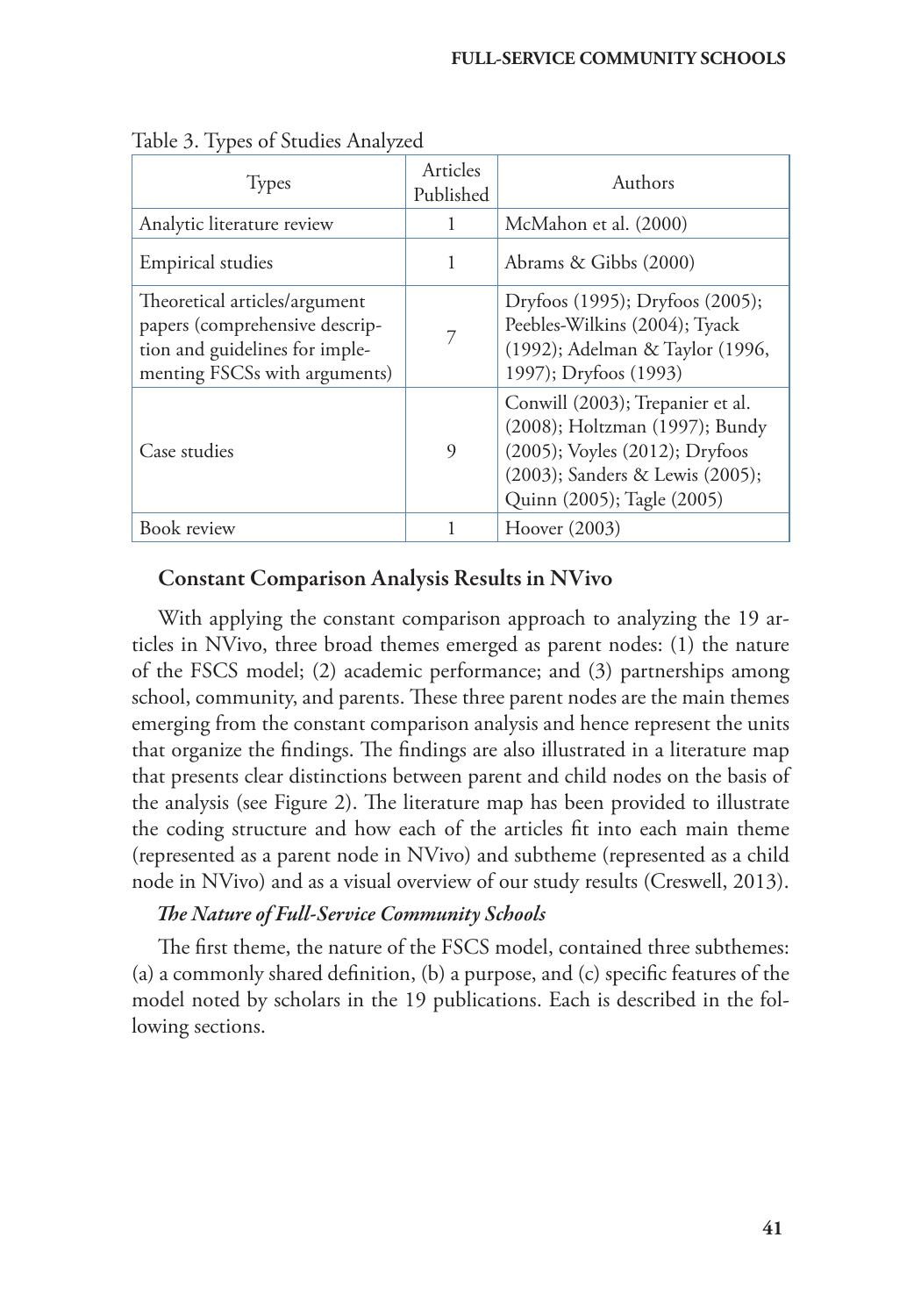

*Figure 2*. Literature map.

*Definition.* There is nothing that makes all FSCSs alike because the model is typically designed to meet the particulars of each individual community, which will differ from others, as will the available resources (Peebles-Wilkins, 2004; Dryfoos, 2005). Indeed, a consequence of this is that the emerging FSCS field has struggled to define itself and, as such, has been referred to by many different names, including integrated school-based services, school-linked services, coordinated or co-located social and health facilitators, community-centered services, and health services within schools (Adelman & Taylor, 1997). Despite the multitude of terms, our analyses indicated that many scholars have adopted those of Dryfoos (1993), namely, "full-service community school,"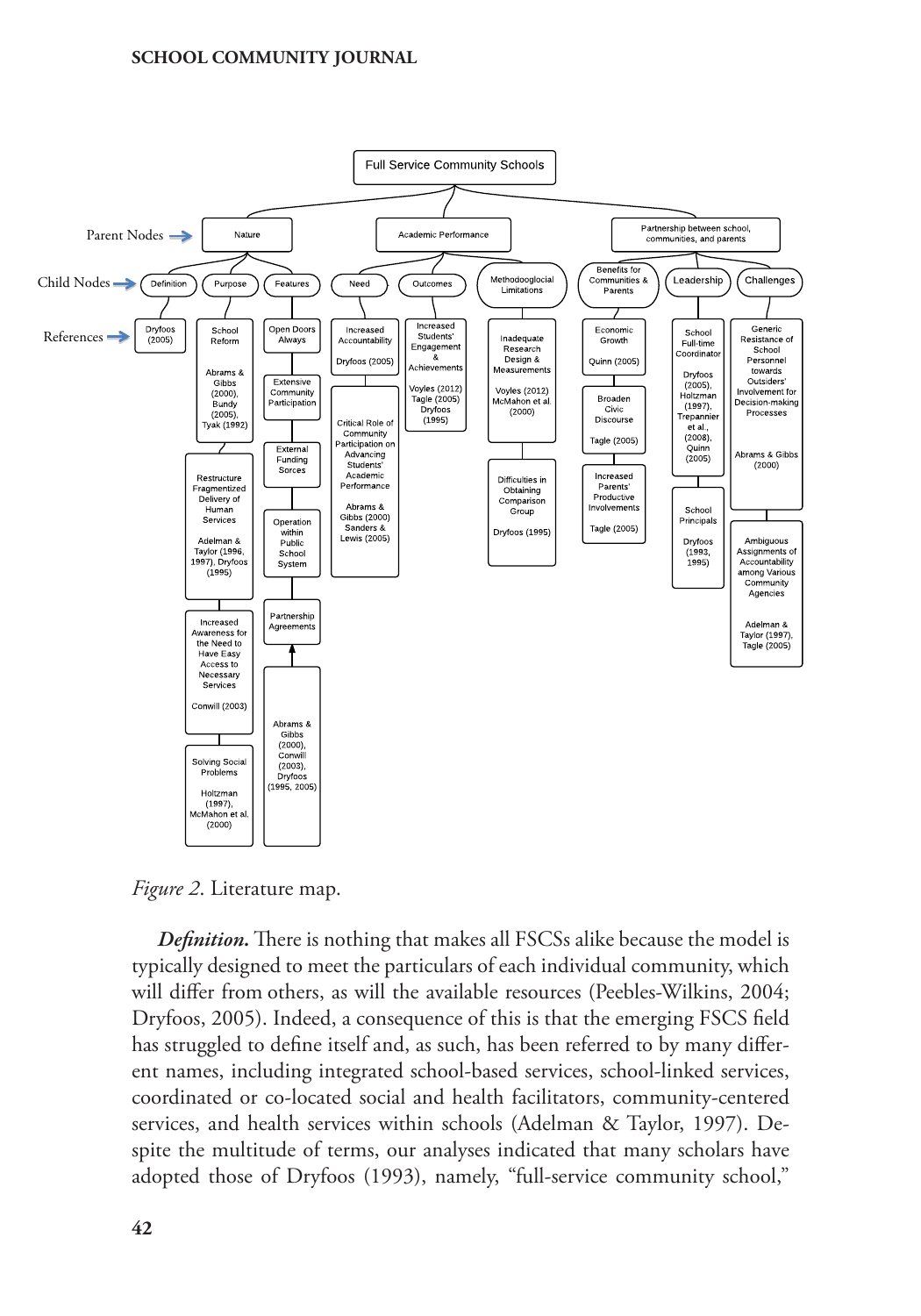along with its definition (Abrams & Gibbs, 2000; Adelman & Taylor, 1996; Holtzman, 1997; McMahon et al., 2000). Specifically, Dryfoos (1993) noted that the term "full-service community school" is comprehensive in nature and encompasses various names, referring to public schools that integrate educational, medical, social, and/or human services that are conducive to meeting the individual needs of children and families as well as facilitating easy access to these services. Described as "one-stop-shopping" (Dryfoos, 1995, p. 150), the origin of Dryfoos's use of the term FSCS can be traced back to the fullservice schools established in 1991 in Florida. Moreover, credit appears to be due to efforts by the Florida legislature to support an interagency collaborative system that would provide a comprehensive package of human services in school buildings.

*Purpose.* Our analyses identified several different perspectives on the purpose of FSCSs. First, some scholars have argued that interest in the FSCS stems from its potential as a new model for school reform, focusing on improving academic achievement (Abrams & Gibbs, 2000; Bundy, 2005; McMahon et al., 2000; Tyack, 1992). Second, several scholars argued that the purpose of FSCSs is to systematically reduce the fragmented delivery of human services for children and youth (Adelman & Taylor, 1997; Dryfoos, 1995). Third, some authors focused on the goal of FSCSs helping youths and families from socioeconomically disadvantaged neighborhoods to more easily access necessary services (Conwill, 2003). Holtzman (1997) went one step farther, suggesting that the FSCS model could make a significant contribution to resolving social problems such as social inequity and massive migration from rural to urban and urban to suburban areas. Likewise, McMahon et al. (2000) also noted FSCS's potential contribution to solving social problems by helping children and families who live in high-risk areas such as inner cities.

*Features.* Our analyses indicated that many FSCS settings appear to share features that distinguish them from other educational initiatives (Abrams & Gibbs, 2000; Conwill, 2003; Dryfoos, 1995, 2005). First, FSCSs open their doors to students, families, and the community before, during, and after school, seven days a week, all year long. Second, FSCSs establish partnership agreements with both public schools and service providers to promote positive youth development. Third, FSCS models tend to be operated within formal and ordinary neighborhood public school systems, unlike, for example, charter schools that cater to special interests (e.g., math and science). The FSCS model also requires extensive community-based and parental participation, from planning to implementation to monitoring, with the goal of transforming schools into holistic child-centered institutions. Finally, FSCSs are often financed through sources outside school systems, particularly states and foundations.

**43**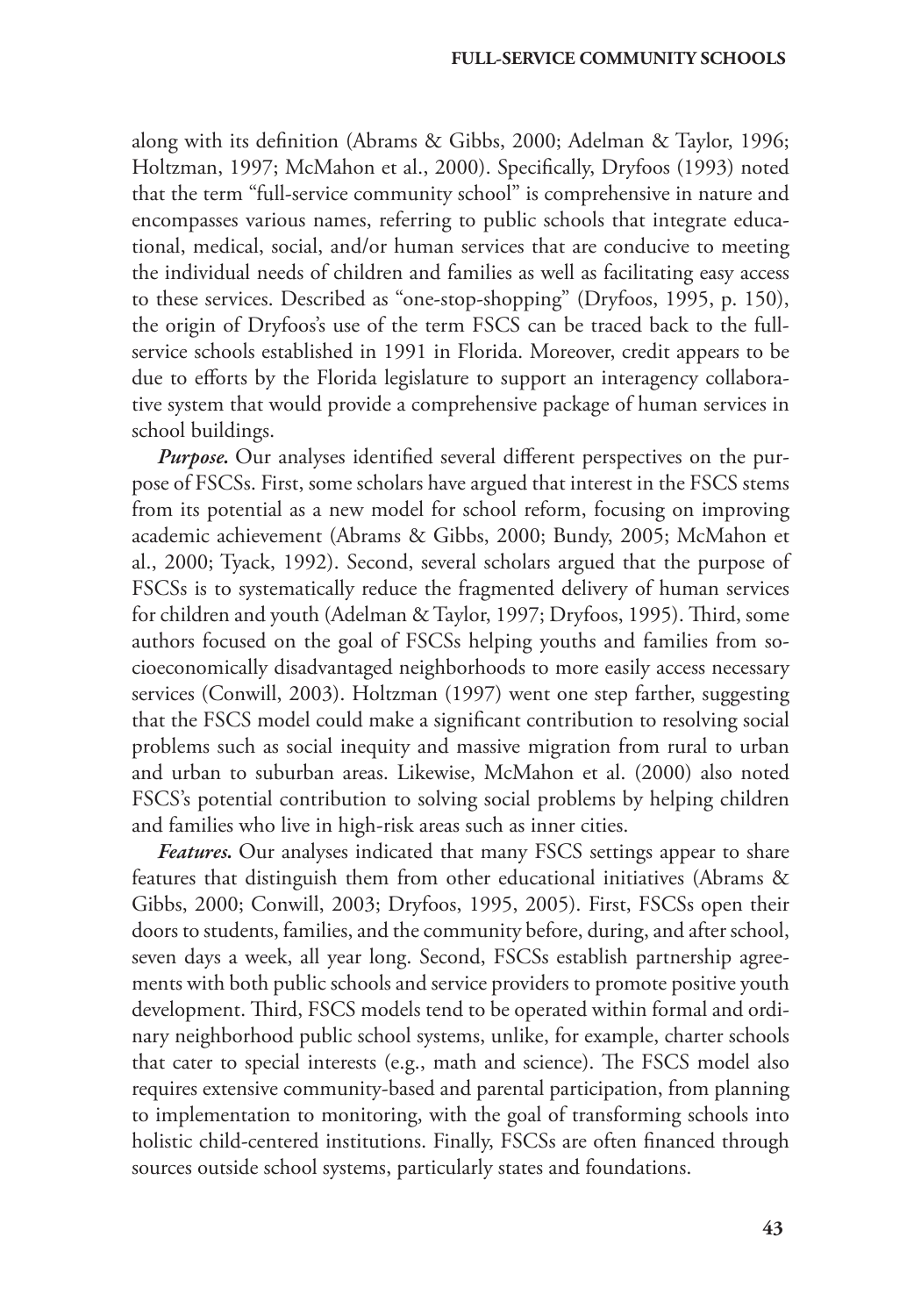#### *Academic Performance*

Publications addressing students' academic achievement fell into three subcategories, all of which additionally focused on students' academic engagement: those that (1) addressed achievement as a need or rationale for implementing an FSCS; (2) examined achievement as an outcome of the FSCS model; and (3) discussed the significant methodological limitations of the few existing research studies. Each is described below.

*Need/rationale.* Dryfoos (2005) argued that the No Child Left Behind Act passed in 2001 placed enormous accountability on teachers and school administrators with regard to academic achievement. Moreover, this occurred even though it was well known that many of the external factors that schools cannot control (e.g., poverty level of the community) have been found to critically impact academic performance (Barton, 2005). Therefore, Dryfoos (2005) maintained that schools needed help from community agencies that could share some of the responsibilities for education, thereby supporting academic performance. Abrams and Gibbs (2000) also reported that many studies have found positive correlations between community participation—especially by parents—and students' academic engagement and achievement. Further, work by Sanders and Lewis (2005) illustrated the critical role of community involvement as a means of supporting school success in advancing students' academic performance.

*Outcomes.* Evidence of positive outcomes, namely, that FSCSs increase students' academic engagement and measurable achievements, was described in very few publications. First, two researchers in the literature reviewed in this study, Volyes (2012) and Tagle (2005), have claimed FSCS models have shown increased academic engagement and reduced behavioral problems. Similarly, Dryfoos (1995) mentioned that the rates of attendance and graduation in FSCS schools were significantly higher than in comparable schools.

*Methodological limitations of existing FSCS studies.* In spite of some reported evidence that academic performance improved through implementation of the FSCS model, several authors also noted the extent to which methodological flaws have limited the credibility of these results. For example, Voyles (2012) pointed out that most studies examining students' academic achievements in FSCSs used inadequate research designs that were focused too simply on changes between input and output and ignored the highly complex contexts in which FSCSs operate. Similarly, McMahon et al. (2000) argued that the existing research lacked systematic analyses to identify factors that prevent evaluators from measuring FSCS effectiveness. Finally, Dryfoos (1995) expressed her frustration at not being able to obtain comparison groups in her research.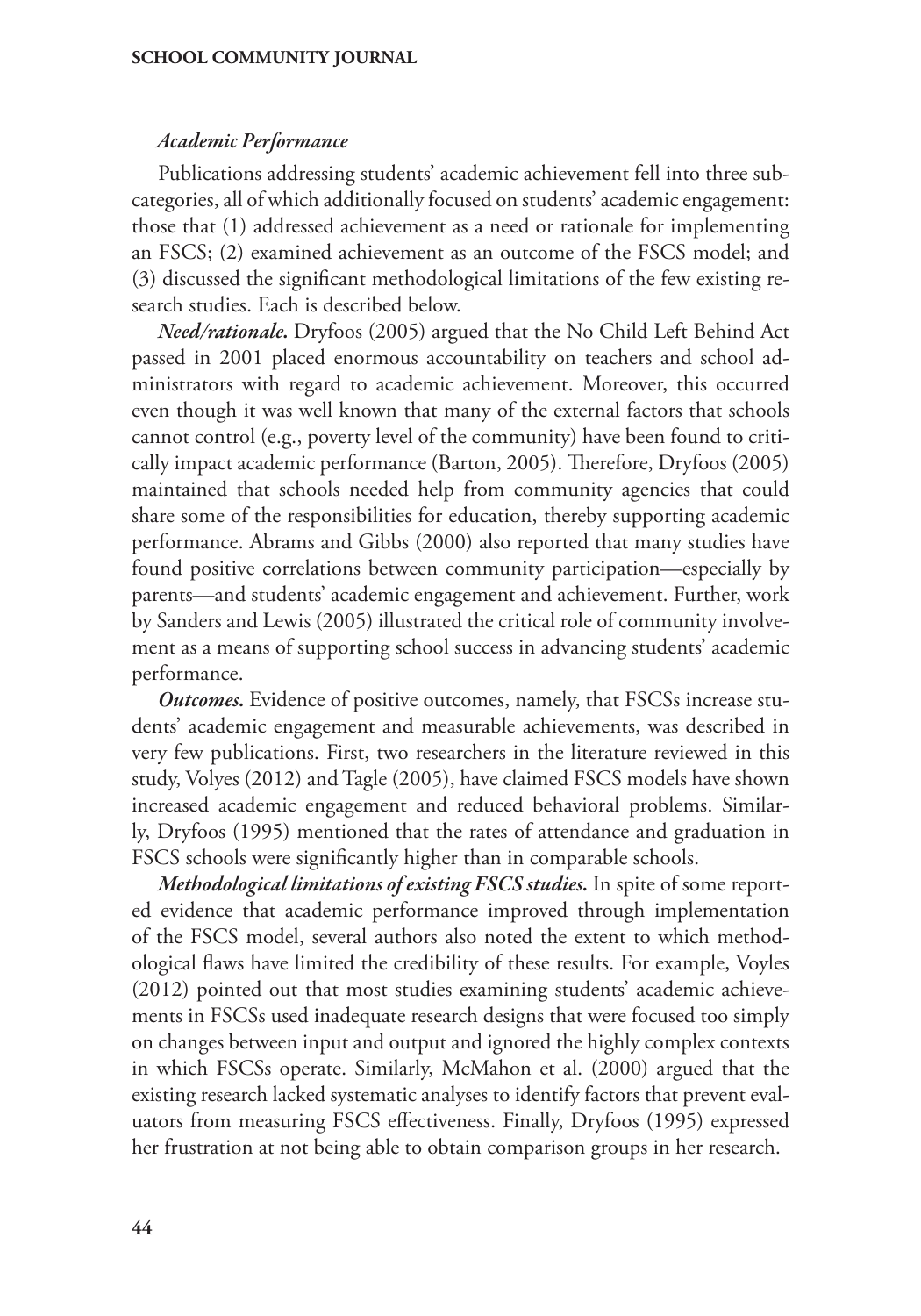#### Partnership Between Schools, Communities, and Parents

The third theme—partnership between schools, communities, and parents—contained three subthemes: (1) benefits for communities and parents, (b) challenges of collaboration with communities and parents, and (c) leadership of the full-time coordinator and principal at the school level. Each is described in the following sections.

#### *Benefits for Communities and Parents*

Although the articles reviewed in this study tended to present the benefits of FSCSs mostly from the students' perspectives, some evidence emerged that communities and parents also benefitted from the collaboration processes that occurred when schools adopted the FSCS model(Conwill, 2003; Dryfoos, 2005; Sanders & Lewis, 2005; Tagle 2005). First, Quinn (2005) noted that one FSCS, which had adopted the Children's Aid Society model, promoted economic growth at the neighborhood level by employing community residents in its partnership schools, supporting community businesses, partnering with financial institutions, and offering entrepreneurial classes for parents and other adults. Tagle (2005) also pointed out that collaboration with diverse groups through an observed FSCS initiative helped the community broaden its level of civic discourse.

#### *Challenges of Collaboration With Communities and Parents*

Although a well-established collaborative relationship among schools, communities, and parents is essential for making FSCSs successful (Trepanier et al., 2008), our analysis of the available literature also identified barriers to communities and parents becoming actively involved in FSCS models. For example, Abrams and Gibbs (2000) noted that outsiders' participation in a FSCS is often easier to attempt than to accomplish. Some participants reported a generic resistance of school personnel to the involvement of outsiders in any decision-making processes. Thus, the authors identified respectful attitudes toward partners as an important element for school personnel to adopt. This can be demonstrated by accepting both resources and personnel from outside the school, understanding outsiders' cultures (including language differences), helping outside personnel understand how schools work, and developing shared visions and goals about what the collaborations should look like and accomplish (Abrams & Gibbs, 2000; Adelman & Taylor, 1996, 1997; Dryfoos, 1995, 2003; Quinn, 2005; Voyles, 2012). To facilitate a respectful school attitude towards community members/organizations and parents who want to be involved, Abrams and Gibbs (2000) underscored the importance that enough time for communication be provided, and Holtzman (1997) encouraged full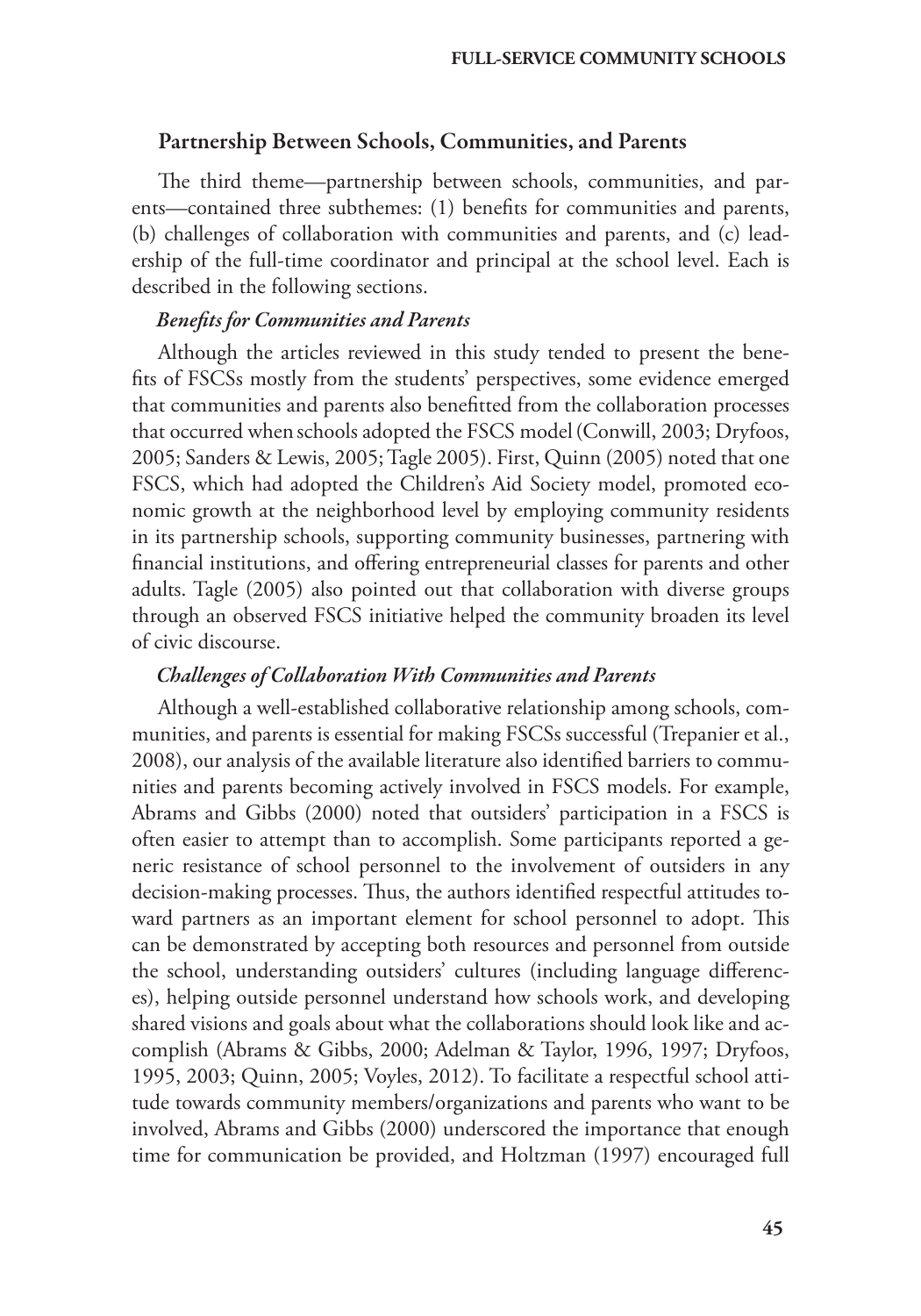community and parental participation from the very beginning of FSCS implementation planning.

The issue of ambiguous assignment of accountability among various community agencies was also identified as a challenge (Adelman & Taylor, 1997). For example, Tagle (2005) argued that the FSCS model often struggles in the management and assignment of responsibilities to multiple (and often changing) players; therefore, establishing reasonable and specific benchmarks for each partner was suggested as an important strategy for successful implementation.

#### *Leadership of the Full-Time Coordinator and Principal at the School Level*

Our analysis indicated that a number of publications addressed the critical and essential roles of both the full-time FSCS coordinator and school principal, both of whom are (or should be) located at the school to make the initiative successful. Several scholars noted that the presence as well as professional work of the full-time coordinator was important, as this person needs to ensure that necessary services are provided appropriately, nonschool programs are effectively and efficiently coordinated, complex tasks are competently handled, supports are instituted that meet the unique needs of the school, and, most importantly, communication with the school principal is clear and ongoing (Quinn, 2005; Trepanier et al., 2008). The effectiveness of full-time school coordinators and their connection with principals was also highlighted by Dryfoos (2005) who argued that a coordinator's successful role fulfillment was as "peer to the principal" (p. 10) and that, ultimately, coordinators were the driving force in yielding successful outcomes in FSCSs. Similarly, based on experience with the School of the Future project launched in 1990, Holtzman (1997) also underscored the school coordinator's ability to promote active involvement and support from the community, other partner agencies, and stakeholders by directly interacting with these individuals and groups. Relationships, trust, and follow-through by the coordinator are all considered crucial.

In addition, some publications explicitly highlighted the leadership of the school principal as key to the success of the FSCS model. Dryfoos (1995) argued that, although it is vital for principals to lead school restructuring efforts, they should also act as facilitators to help outsiders successfully navigate and integrate into the school environment. Dryfoos (1993) eloquently captured this:

Picture what happens when the school environment is infiltrated by a whole new set of outsiders. New staff members who work for a different organization, often with a higher pay scale and always with a different union, arrive. Scarce space—perhaps several classrooms or the old band room—is converted (usually during the summer) into a primary care facility with freshly painted walls, new furniture, and attractive posters.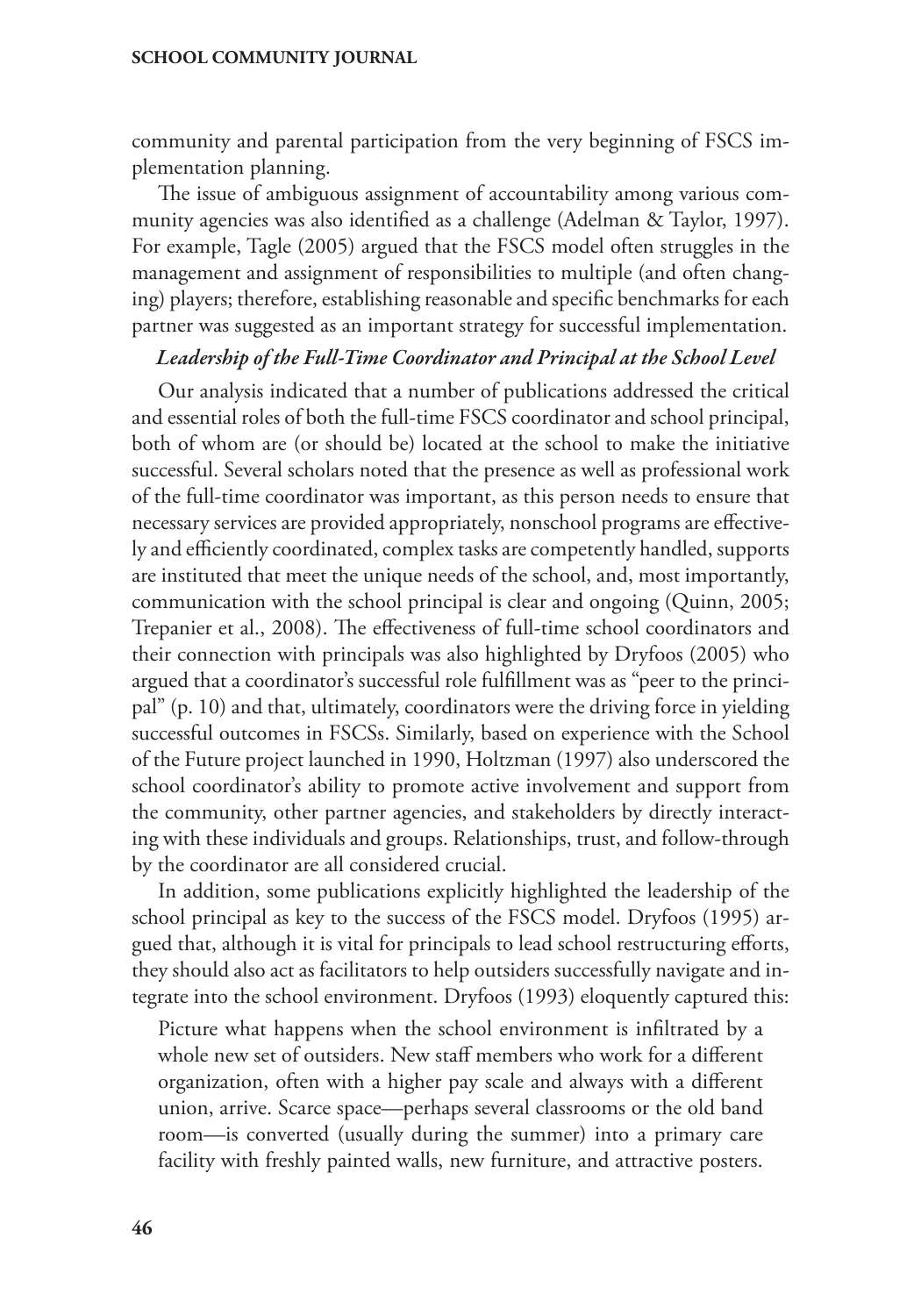Or, as in Florida, prefab units are added to the campus. The principal must pave the way for this intrusion. (pp. 32–33)

# **Discussion**

Maslow's hierarchy of needs explains how people are better suited to work at achieving self-actualization, such as self-improvement through education, after basic needs like housing and safety are met (McLeod, 2007). Thus, it is not hard to understand why students from socioeconomically disadvantaged backgrounds underperform compared to students from middle- and uppermiddle-class backgrounds. However, the theory that if we can increase the social capital (Bourdieu, 1985) in underserved areas through community service integration, thereby providing students with effective opportunities to achieve academically, we can improve upward mobility through our educational systems. It is from this perspective that FSCSs are considered a promising model for school reform, aiming to reduce risks (e.g., by providing lead screenings) and increase opportunities (e.g., offering afterschool enrichment programs), particularly for students from impoverished backgrounds (Conwill, 2003; Mc-Mahon et al., 2000; Tyack, 1992).

Interest in FSCSs from both practitioners and policymakers appears to be increasing (Dryfoos, 2005). For example, the Coalition for Community Schools (CCS), established in 1998, has become a unifying force now including more than 170 member organizations. Later, the Full-Service Community School Act (FSCSA), introduced in 2009 by the U.S. Congress, paved the way for building stronger partnerships between schools and communities for at-risk youth. Even more recently, the Every Student Succeeds Act (ESSA), passed in December 2015, placed renewed attention on school–community partnerships and their importance. As expected, some emphasis was found in our study about the importance of sharing information related to what appears to be working well with FSCSs. Not surprisingly, several authors described the significance of partnerships among communities, parents, and schools. Also not surprisingly, it appears that a primary reason different stakeholders have difficulty cooperating with each other relates to the differing missions and accountability requirements of various child and family service agencies (Adelman & Taylor, 1997; Anderson, 2000; Tagle, 2005).

Unfortunately, we found no scholarship that specifically examined issues of accountability or even suggested ways of handling these issues. However, such work has been undertaken in other fields. For example, in children's mental health and social services, interagency collaboration vis-à-vis systems of care development has 30 years of empirical evidence, highlighting not only the need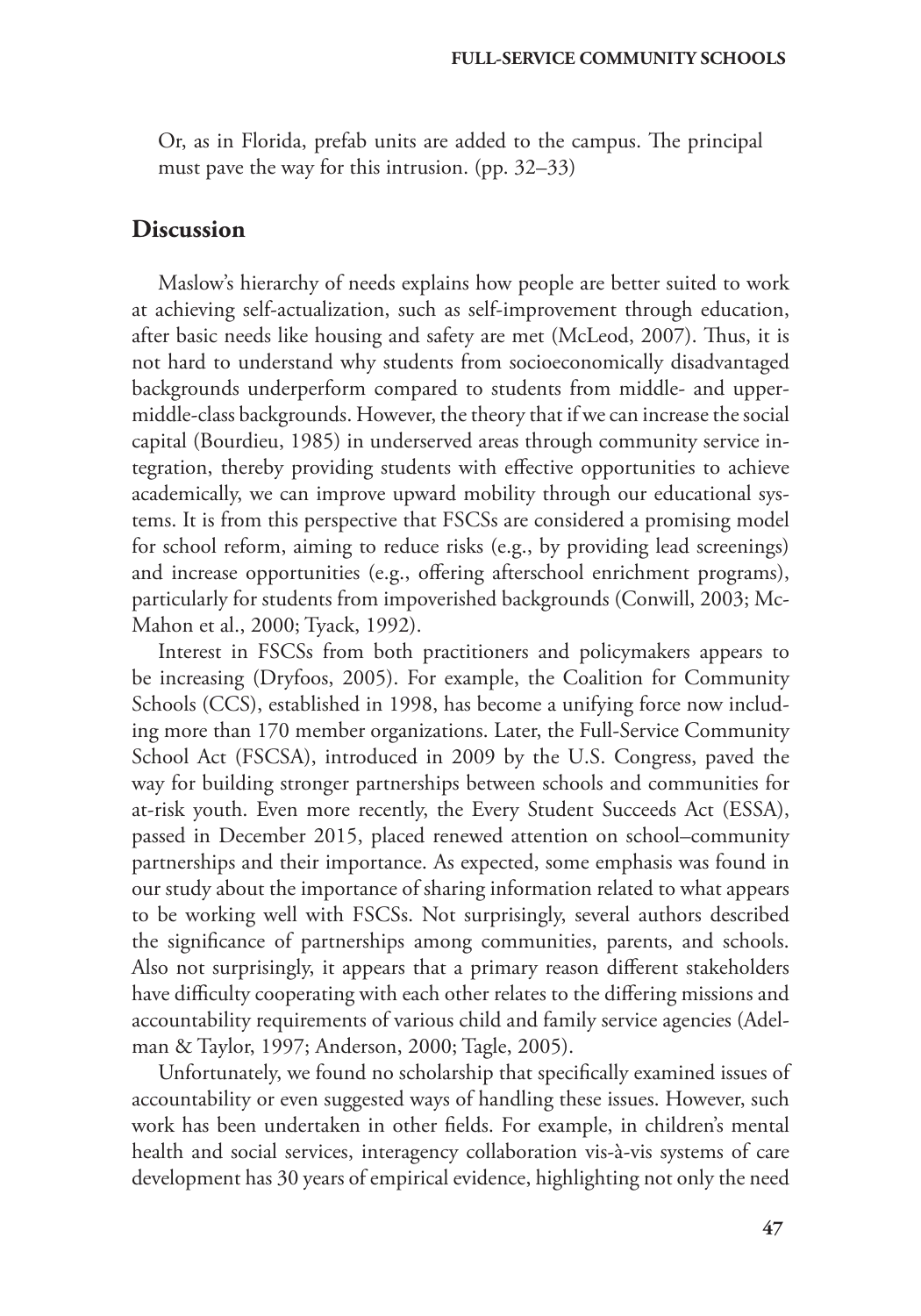to coordinate services but also how disparate systems can work together to do so (Anderson & Mohr, 2003). Likewise, although several scholars noted that the leadership of the school principal and having a full-time FSCS coordinator were critical to the success of these initiatives, little substantive information beyond ensuring "open communication" was available to guide efforts. While the emphasis in the existing literature on the benefits and challenges of the FSCS model along with some narratives of exemplary practice via case studies is important to advancing the field, the knowledge base remains underdeveloped. Specifically, we call for the creation of detailed, empirically derived frameworks for monitoring the creation, implementation, and functioning of FSCSs.

Despite the efforts of educational practitioners and policymakers to expand the FSCS model, academic researchers have barely started to study these approaches. It has been argued that the slow response may be partially due to the origins of the FSCS model being in community development instead of in educational scholarship (Burbach & Decker, 1977). Regardless, the lack of scientific research to guide implementation is problematic, particularly given the growing funding and increasing numbers of FSCSs in this country. Indeed, many scholars working in FSCS settings have pointed to the need for more peer-reviewed research to ensure quality while informing the broader public about the success of these initiatives. We agree with and argue that the lack of empirical evidence actually hurts the field by seriously threatening long-term sustainment, because without reliable information to guide implementation, practitioners and administrators are correct to worry that the FSCS approach may become just another fad. In addition, the paucity of scholarly discussions about the FSCS model prevents those who are interested in the topic from stepping forwarding and making productive contributions to the field, as many academics look mostly to the peer-reviewed literature base for their groundwork.

Thus, one of our key findings is the need for more scientific research on FSCSs. We recommend that more evaluation research be undertaken, using both quantitative and qualitative approaches, both to fully understand the complexity of these models and to guide more efficient and effective replication and improvement (Towne & Shavelson, 2002). Although random designs are difficult to implement when studying complex community-based programs (Knapp, 1995) such as FSCSs, we recommend that quasi-experimental designs using control groups be used when feasible (see, e.g., Foster, Stephens, Krivelyova, & Gamfi, 2007). We optimistically anticipate that with better designs and larger sample sizes it may be possible to examine specific types of model configurations and explore their relationship with group and individual outcomes longitudinally. Additionally, we speculate that the degree and quality of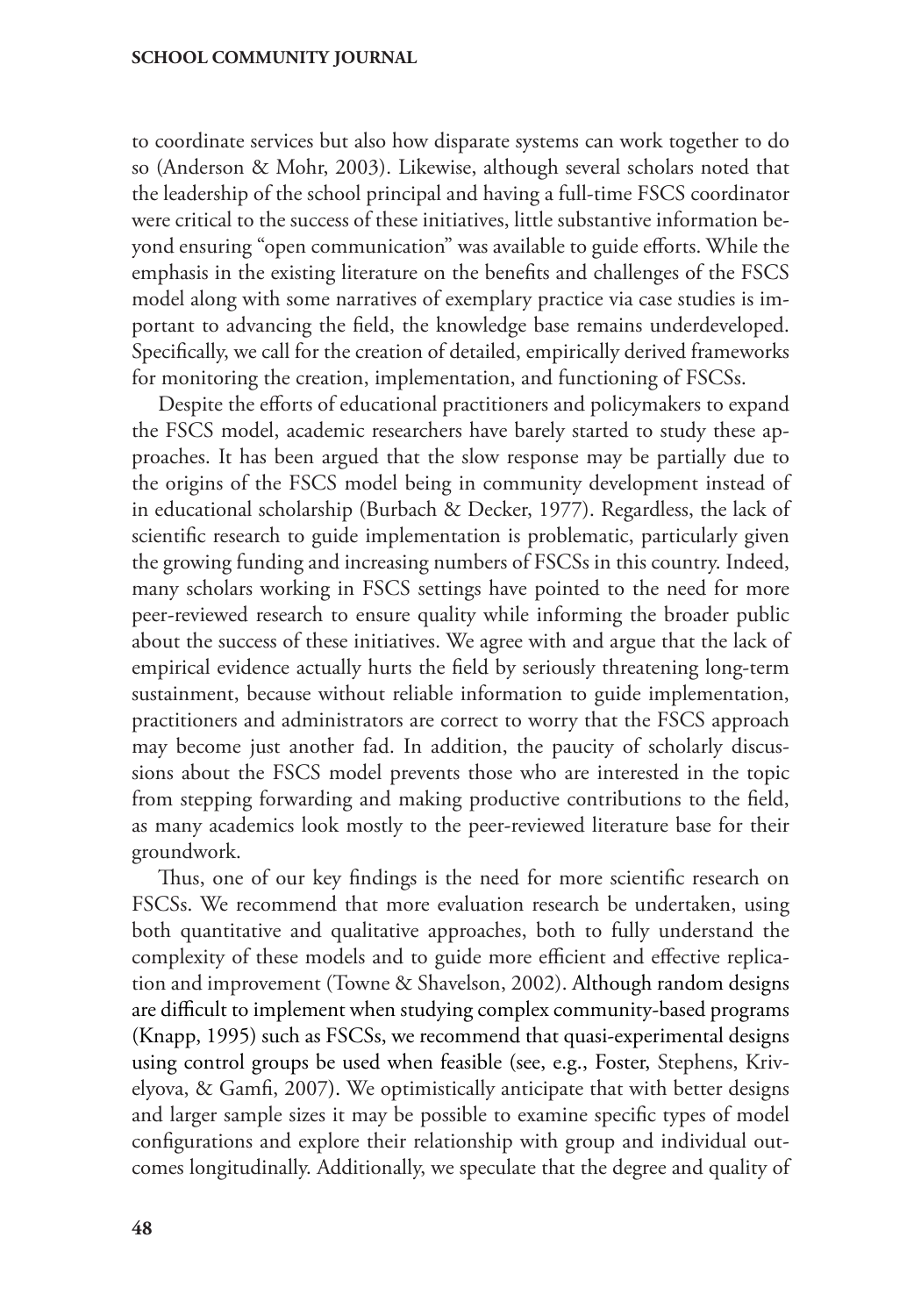family involvement in FSCSs will be correlated with change patterns in group and, possibly, youth outcomes. In sum, even though Dryfoos and others have published many FSCS-related articles that have been widely utilized, more research, including rigorous studies with comparison groups, is recommended.

This study used research methods that are subject to several limitations. First, a number of potential FSCS papers were excluded because they were published as technical reports. Although this exclusion was reasonably made because (1) the purpose of this study was to examine how scholarly research published in peer-reviewed journals has described and evaluated FSCSs, specifically, and to call for more research that employs scientific methods in the field, and (2) there was no effective way to confidently ensure the quality of nonpeer-reviewed publications (such as technical reports) or even have a reasonable method for identifying all such existing publications. However, by choosing to exclude those items and focusing solely on academic discourse through peerrefereed journals, it is possible that some important work has been overlooked. As an example, Whalen's (2002) report that evaluated the Polk Brothers Foundation's three-year Full-Service Schools Initiative in the Chicago area provided valuable information that helped us gain a better understanding of outcomes for FSCS models. In his report, Whalen (2002) maintained that the model played a positive role in improving students' academic performance, including active engagement and reading and math scores, appearing to confirm the findings of Voyles (2012), Tagle (2005), and Dryfoos (1995). He further found that the model was associated with declined mobility and increased resources at all participating schools. Unlike articles published in peer-reviewed journals, however, accessibility to good quality reports about FSCSs is limited to those who know where to look. Understandably, without far better dissemination of such reports, the field will remain underinformed about potentially useful research and scholarship.

The second limitation resulted from our effort to differentiate the FSCS model from other types of community school models. By restricting our search criteria to capture publications that included the phrase "full-service community schools" in their abstracts, we acknowledge that some articles may have been missed. It is quite possible some authors may use the phrases community schools and FSCSs interchangeably, and, as such, it is possible that we failed to include one or more papers focused on FSCSs. On the other hand, although valuable implications for FSCSs may have been included in publications that focus strictly on community schools, we also note that including those articles would have made it difficult to maintain the selection criteria used in this study to specifically focus on the FSCS model.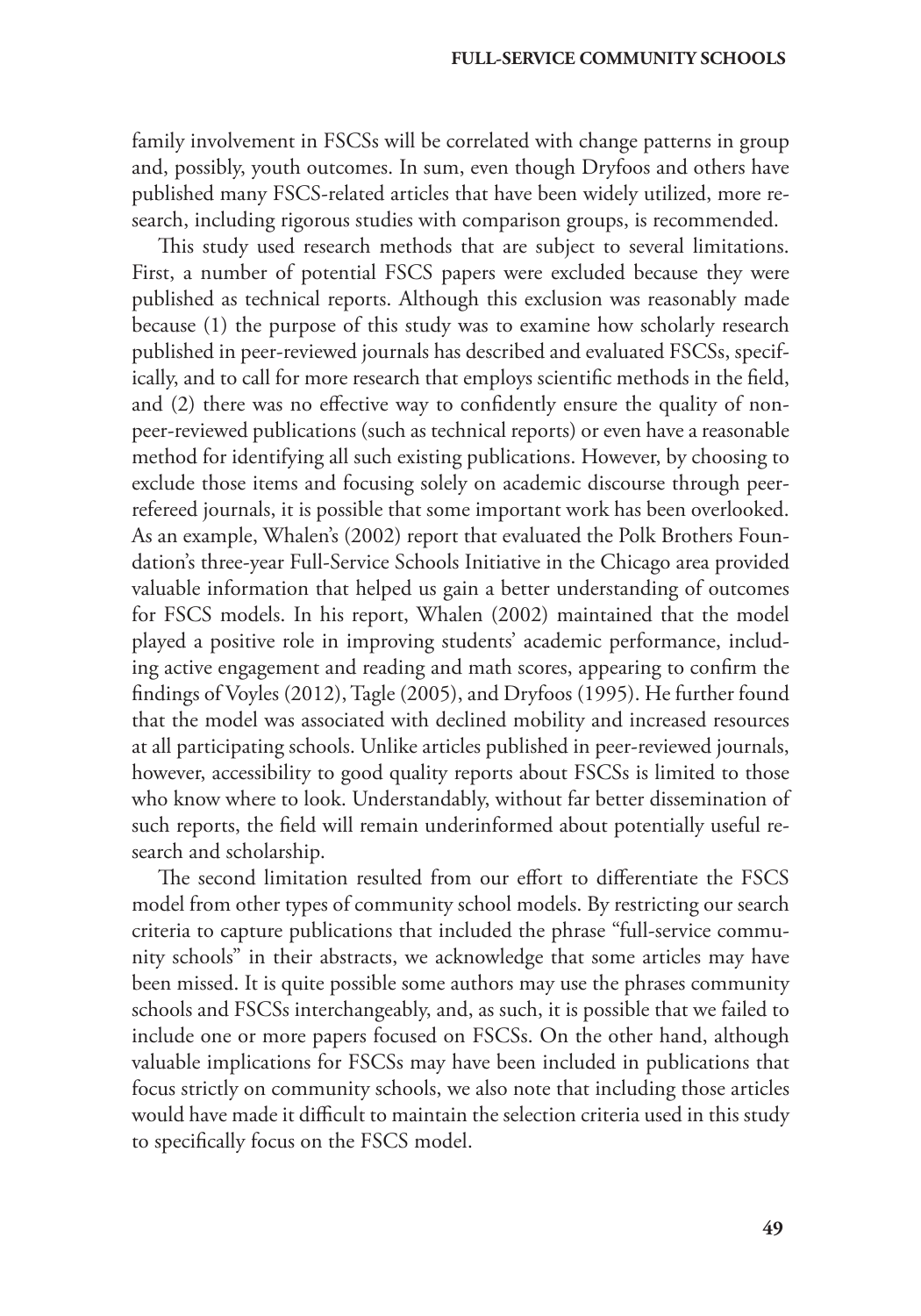Despite these limitations, as well as the tentativeness of the existing literature base related to FSCSs, our study offers important preliminary insights into both the current status and future direction of the FSCS model. Arguably, the greatest limitation of the existing scholarly discussions of the FSCS model is that they have tended to originate with educational practitioners rather than academic researchers. The importance of having both the practitioner and the empirical perspective is critical for an emerging field, and the lack of empirical investigation appears to create at least two challenges. First, it reduces the likelihood of communities choosing to develop an FSCS model, and second, when such models are implemented, there is a lack of empirical work to guide development. A possible third challenge will be created if funders desiring to use empirical evidence to make resource distribution decisions do not fund FSCSs due to the lack of data.

The limited and uncertain information on FSCS, at least in part, stems from the difficulty of studying multilayered, multifaceted systems. However, this lack of empirical literature should not be considered wholly unusual, especially given the challenges of conducting evaluation studies examining complex social interventions (Knapp, 1995). Because FSCSs are contextualized by numerous local factors, deciding appropriate goals and outcomes will require interagency communication and cooperation (Anderson, 2000). Moreover, once agreed upon, accurately measuring outcomes will still depend on understanding and accounting for a host of variables, many of which cannot be easily measured or replicated in studies across sites. Ultimately, understanding who improves in FSCSs and the factors associated with their improvement will be illusive and complex. Consensus about effectiveness will likely be most clear in hindsight, emerging over time, as evidence from multiple site-specific studies are published and examined (Foster et al., 2007). This integrative literature review provides an important first step.

# **Endnote**

<sup>1</sup>The "nation at risk" model is a generic name given to approaches to school reform that resulted from the publication of *A Nation at Risk* in 1983, which created fear among the American public that U.S. schools were falling behind the rest of the world academically (retrieved from [http://www2.ed.gov/pubs/NatAtRisk/index.html\)](http://www2.ed.gov/pubs/NatAtRisk/index.html).

# **References**

Abrams, L. S., & Gibbs, J. T. (2000). Planning for school change: School–community collaboration in a full-service elementary school. *Urban Education*, *35*(1), 79–103.

Adelman, H. S., & Taylor, L. (1996). Restructuring education support services and integrating community resources: Beyond the full-service school model. *School Psychology Review*, *25*(4), 431–445.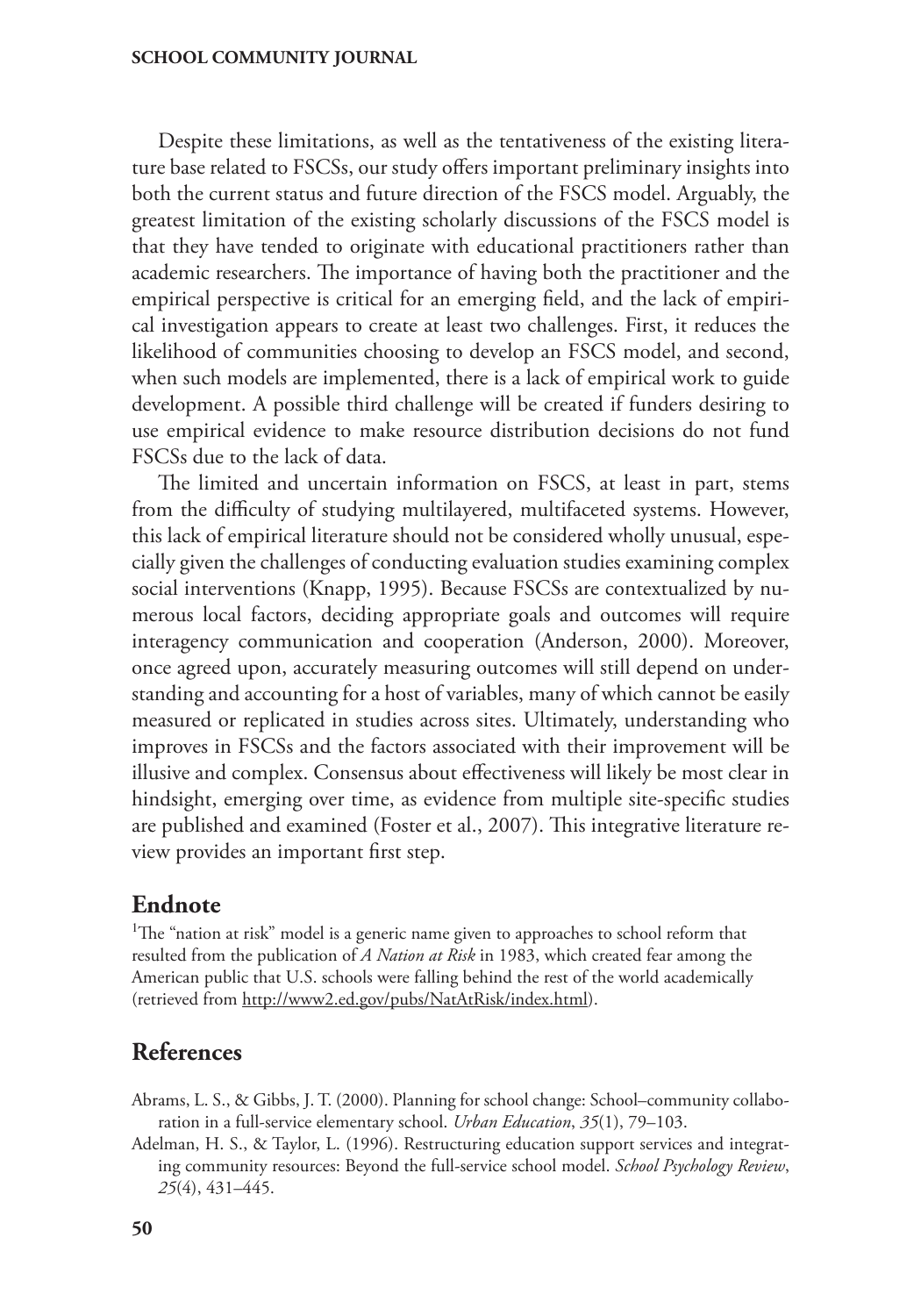- Adelman, H. S., & Taylor, L. (1997). Addressing barriers to learning: Beyond school-linked services and full-service schools. *American Journal of Orthopsychiatry, 67*(3), 408–421.
- Anderson, J. A. (2000). The need for interagency collaboration for children with emotional and behavior disabilities and their families. *Families in Society: The Journal of Contemporary Human Services, 81*, 484–493.
- Anderson, J. A., Howland, A. A., & McCoach, B. (2015). Modeling resiliency in the prevention of special education identification. *Preventing School Failure, 59*(2), 63–72.
- Anderson, J. A., & Mohr, W. K. (2003). A developmental ecological perspective in systems of care for children with serious emotional disturbances and their families. *Education and Treatment of Children*, *26*(1), 52–74.
- Barton, P. E. (2005). *One-third of a nation: Rising dropout rates and declining opportunities.* Princeton, NJ: Policy Information Center, Educational Testing Service.
- Bauch, P. A. (2001). School–community partnerships in rural schools: Leadership, renewal, and a sense of place. *Peabody Journal of Education*, *76*(2), 204–221.
- Bazeley, P. (2006). Research dissemination in creative arts, humanities, and the social sciences. *Higher Education Research and Development, 25*(3), 307–321.
- Biesta, G. (2007). Why "what works" won't work: Evidence‐based practice and the democratic deficit in educational research. *Educational Theory*, *57*(1), 1–22.
- Bordons, M., Fernández, M., & Gómez, I. (2002). Advantages and limitations in the use of impact factor measures for the assessment of research performance. *Scientometrics*, *53*(2), 195–206.
- Bourdieu, P. (1985). The forms of capital. In J. Richardson (Ed.), *Handbook of theory and research for the sociology of education* (pp. 241–258). New York, NY: Greenwood.
- Boykin, A., & Noguera, P. (2011). *Creating the opportunity to learn: Moving from research to practice to close the achievement gap*. Alexandria, VA: Association for Supervision and Curriculum Development.
- Bundy, A. L. (2005). Aligning systems to create full‐service schools: The Boston experience, so far. *New Directions for Youth Development*, *2005*(107), 73–80.
- Burbach, H. J., & Decker, L. E. (1977). *Planning and assessment in community education*. Midland, MI: Pendell.
- Burt, R. S. (1995). *Structural holes: The social structure of competition*. Cambridge, MA: Harvard University Press.
- Cattell, V. (2001). Poor people, poor places, and poor health: The mediating role of social networks and social capital. *Social Science & Medicine*, *52*(10), 1501–1516.
- Chen, M. E., Anderson, J. A., & Watkins, L. (2016). Parent perceptions of connectedness in a full-service community school project. *Journal of Child and Family Studies*, *25*(7), 2268–2278.
- Conwill, W. L. (2003). Consultation and collaboration: An action research model for the fullservice school. *Consulting Psychology Journal: Practice and Research*, *55*(4), 239.
- Cooper, H. M. (1982). Scientific guidelines for conducting integrative research reviews. *Review of Educational Research*, *52*(2), 291–302.
- Creswell, J. W. (2013). *Research design: Qualitative, quantitative, and mixed methods approaches*. Thousand Oaks, CA: Sage.
- Crisp, G., Taggart, A., & Nora, A. (2015). Undergraduate Latina/o students: A systematic review of research identifying factors contributing to academic success outcomes. *Review of Educational Research*, *85*(2), 249–274.
- Dryfoos, J. G. (1993). Full-service schools: What they are and how to get to be one. *NASSP Bulletin*, *77*(557), 29–35.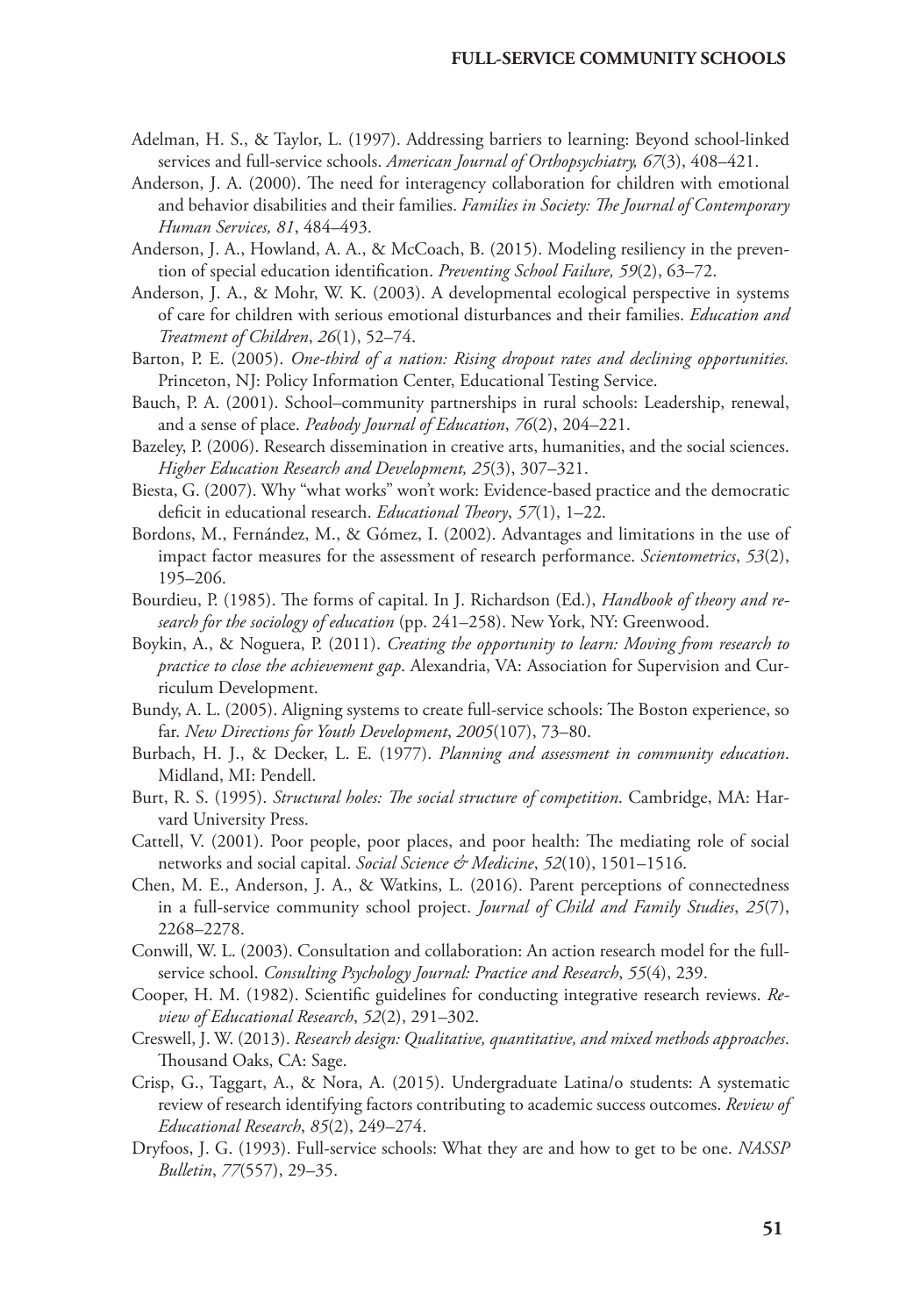- Dryfoos, J. G. (1995). Full-service schools: Revolution or fad? *Journal of Research on Adolescence*, *5*(2), 147–172.
- Dryfoos, J. (2000). The mind–body–building equation. *Educational Leadership*, *57*(6), 14–17.
- Dryfoos, J. G. (2003). A community school in action. *Reclaiming Children and Youth*, *11*(4), 203–205.
- Dryfoos, J. (2005). Full‐service community schools: A strategy—not a program. *New Directions for Youth Development*, *2005*(107), 7–14.
- Epstein, J. L. (2010). *School, family, and community partnerships: Preparing educators and improving schools*. Boulder, CO: Westview Press.
- Foster, E. M., Stephens, R., Krivelyova, A., & Gamfi, P. (2007). Can system integration improve mental health outcomes for children and youth? *Children and Youth Services Review*, *29*(10), 1301–1319.
- Full-Service Community Schools Act, 111 U.S.C. § S. 1655 (2009).
- Funk, P. (2010). Social incentives and voter turnout: Evidence from the Swiss mail ballot system. *Journal of the European Economic Association*, *8*(5), 1077–1103.
- Garg, R., Melanson, S., & Levin, E. (2007). Educational aspirations of male and female adolescents from single-parent and two biological parent families: A comparison of influential factors. *Journal of Youth and Adolescence*, *36*(8), 1010–1023.
- Glaser, B. G., & Strauss, A. L. (1967). *The discovery of grounded theory: Strategies for qualitative research*. Chicago, IL: Aldine.
- Grimmett, P. P., Fleming, R., & Trotter, L. (2009). Legitimacy and identity in teacher education: A micro‐political struggle constrained by macro‐political pressures. *Asia*‐*Pacific Journal of Teacher Education, 37*(1), 5–26.
- Hao, L. (1994). *Kin support, welfare, and out-of-wedlock mothers*. New York, NY: Garland.
- Holtzman, W. H. (1997). Community psychology and full-service schools in different cultures. *American Psychologist*, *52*(4), 381.
- Hoover, J. H. (2003). Inside full-service community schools. *Reclaiming Children and Youth*, *12*(2), 118–119.
- Knapp, M. S. (1995). How shall we study comprehensive, collaborative services for children and families? *Educational Research*, *24*(4), 5–16.
- Leech, N. L., & Onwuegbuzie, A. J. (2011). Beyond constant comparison qualitative data analysis: Using NVivo. *School Psychology Quarterly*, *26*(1), 70–84.
- Maslow, A. H. (1970). *Motivation and personality* (2nd ed.). New York, NY: Harper & Row.
- McLanahan, S., & Sandefur, G. (1994). *Growing up with a single parent. What hurts, what helps*. Cambridge, MA: Harvard University Press.
- McLeod, S. (2007). *Maslow's hierarchy of needs*. Retrieved from [http://www.simplypsychology.](http://www.simplypsychology.org/maslow.html) [org/maslow.html](http://www.simplypsychology.org/maslow.html)
- McMahon, T., Ward, N., Kline Pruett, M., Davidson, L., & Griffith, E. (2000). Building fullservice schools: Lessons learned in the development of an interagency collaborative. *Journal of Educational and Psychological Consultation*, *11*(1), 65–92.
- Mohnen, S. M., Völker, B., Flap, H., Subramanian, S. V., & Groenewegen, P. P. (2015). The influence of social capital on individual health: Is it the neighbourhood or the network? *Social Indicators Research*, *121*(1), 195–214.
- Momeni, P. (2015). *The impact of full-service community school programs on student success* (Unpublished doctoral dissertation). California State University, Sacramento.
- Peebles-Wilkins, W. (2004). The full-service community school model. *Children & Schools*, *26*(3), 131–133.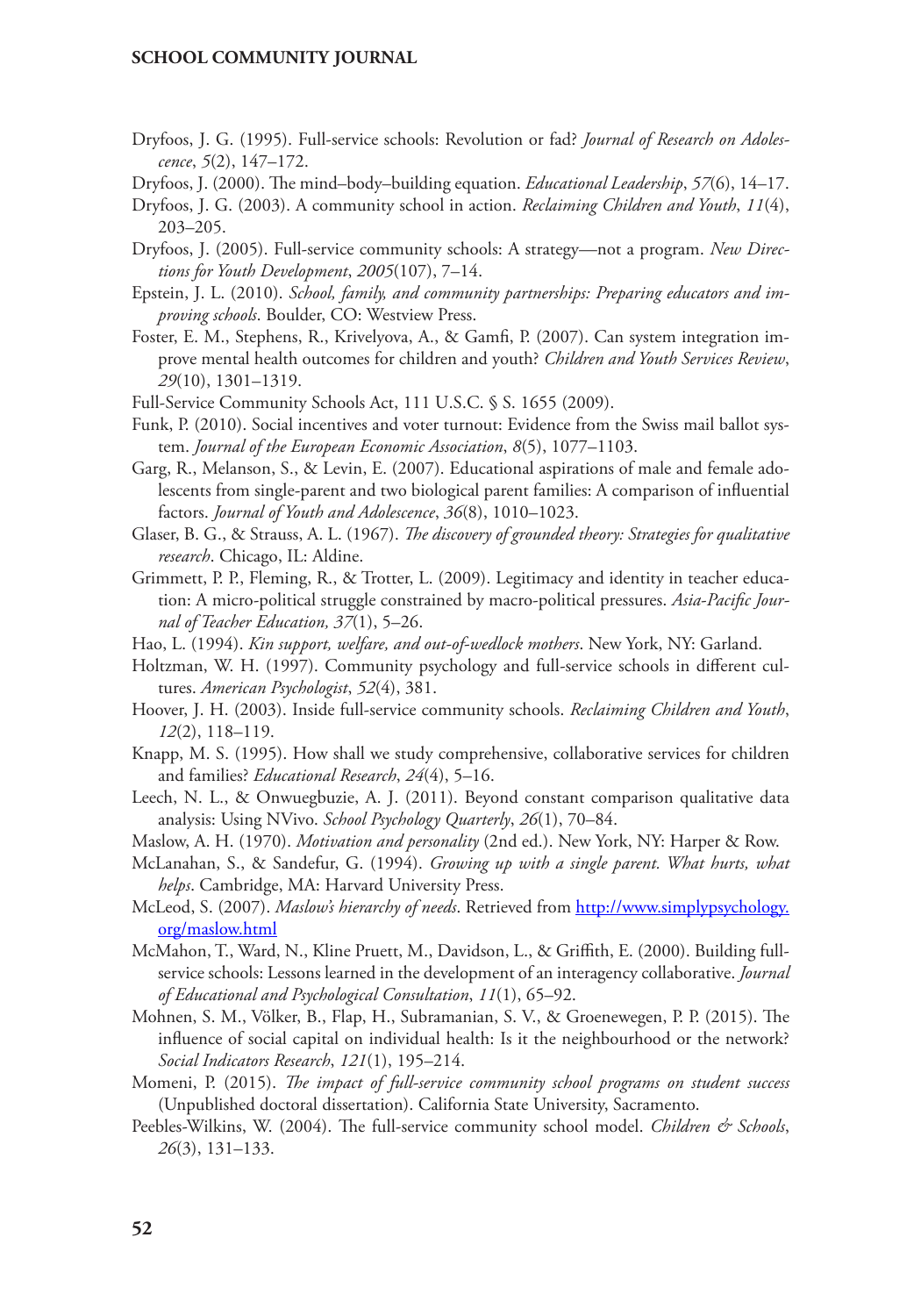- Portes (1998). Social capital: Its origins and applications in modern sociology. *Annual Review of Sociology*, 24, 1–24.
- Quinn, J. (2005). The Children's Aid Society community schools: A full‐service partnership model. *New Directions for Youth Development*, *2005*(107), 15–26.
- Roche, M. K. (2014). New York City mayor announces \$150 million investment to convert lowest-performing schools into community schools [Press release]. Retrieved from [http://](http://www.communityschools.org/press_release_new_york_city_mayor_announces_150_million_investment_to_convert_lowest-performing_schools_into_community_schools/) [www.communityschools.org/press\\_release\\_new\\_york\\_city\\_mayor\\_announces\\_150\\_mil](http://www.communityschools.org/press_release_new_york_city_mayor_announces_150_million_investment_to_convert_lowest-performing_schools_into_community_schools/)[lion\\_investment\\_to\\_convert\\_lowest-performing\\_schools\\_into\\_community\\_schools/](http://www.communityschools.org/press_release_new_york_city_mayor_announces_150_million_investment_to_convert_lowest-performing_schools_into_community_schools/)
- Rouxel, P. L., Heilmann, A., Aida, J., Tsakos, G., & Watt, R. G. (2015). Social capital: Theory, evidence, and implications for oral health. *Community Dentistry and Oral Epidemiology*, *43*(2), 97–105.
- Sanders, M. G., & Lewis, K. C. (2005). Building bridges toward excellence: Community involvement in high schools. *The High School Journal*, *88*(3), 1–9.
- Shelton, K. H., Taylor, P. J., Bonner, A., & van den Bree, M. (2015). Risk factors for homelessness: Evidence from a population-based study. *Psychiatric Services, 60*(4), 465–472.
- Strauss, A., & Corbin, J. (1994). Grounded theory methodology. In N. K. Denzin & Y. S. Lincoln (Eds.), *Handbook of qualitative research* (pp. 273–285). Thousand Oaks, CA: Sage.
- Strauss, A., & Corbin, J. (1998). *Basics of qualitative research: Procedures and techniques for developing grounded theory*. Thousand Oaks, CA: Sage.
- Tagle, R. (2005). Full‐service community schools: Cause and outcome of public engagement. *New Directions for Youth Development*, *2005*(107), 45–54.
- Torraco, R. J. (2005). Writing integrative literature reviews: Guidelines and examples. *Human Resource Development Review, 4*(3), 356–367.
- Towne, L., & Shavelson, R. J. (Eds.). (2002). *Scientific research in education*. Washington, DC: National Academies Press.
- Trépanier, N. S., Paré, M., Petrakos, H., & Drouin, C. (2008). A proposal for involving teachers in school integrated services in the province of Quebec. *School Community Journal*, *18*(1), 105–122. Retrieved from<http://www.schoolcommunitynetwork.org/SCJ.aspx>
- Tyack, D. (1992). Health and social services in public schools: Historical perspectives. *The Future of Children 2*(1), 19–31.
- Ulin, P., Robinson, E., & Tolley, E. (2005). *Qualitative methods in public health: A field guide for applied research*. San Francisco, CA: Jossey-Bass.
- U.S. Department of Education. (2014). *Full-service community schools program*. Retrieved from <http://www2.ed.gov/programs/communityschools/index.html>
- U.S. Department of Education. (2015). *Funding status*. Retrieved from [http://www2.ed.gov/](http://www2.ed.gov/programs/communityschools/funding.html) [programs/communityschools/funding.html](http://www2.ed.gov/programs/communityschools/funding.html)
- Voyles, M. M. (2012). Perceived needs of at-risk families in a small town: Implications for full-service community schools. *School Community Journal*, *22*(2), 31–63. Retrieved from <http://www.schoolcommunitynetwork.org/SCJ.aspx>
- Whalen, S. P. (2002). *Report of the evaluation of the Polk Bros. Foundation's Full-Service Schools Initiative. Executive Summary.* Chicago, IL: University of Chicago, Chapin Hall.
- Whittemore, R., & Knafl, K. (2005). The integrative review: Updated methodology. *Journal of Advanced Nursing*, *52*(5), 546–553.
- Zhou, M., & Bankston, C. L., III. (1994). Social capital and the adaptation of the second generation: The case of Vietnamese youth in New Orleans. *International Migration Review, 28*(4), 821–845.